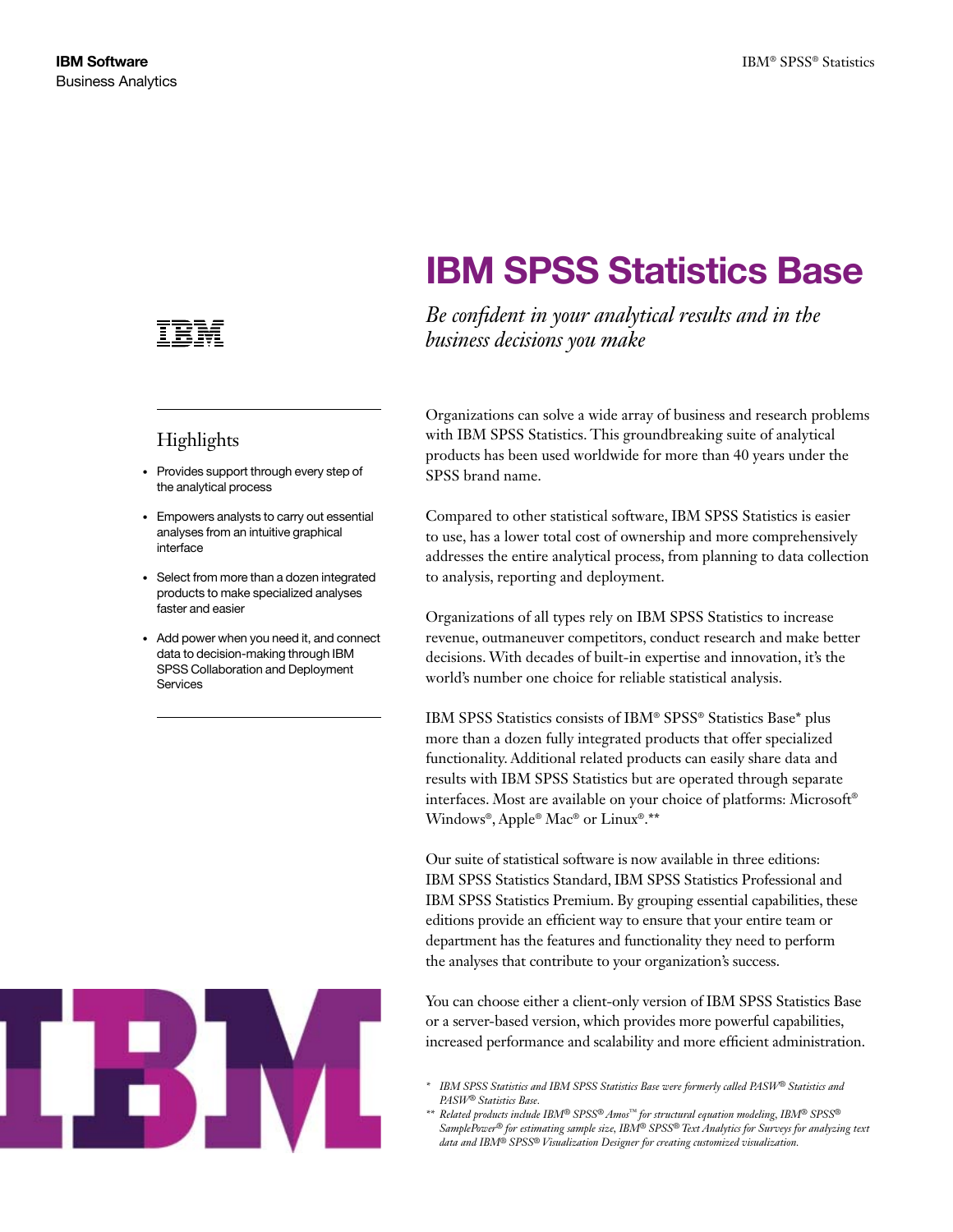### Business Benefits:

- • Support business decisions with data-based analytics for improved outcomes
- Be more confident in your results by incorporating data from many different sources in your analysis and using proven, tested techniques to perform your analysis
- • Save time and effort with capabilities that enable experienced analysts to develop procedures or dialogs that others can use to speed through repetitive tasks
- • Give results greater impact by using visualization capabilities that clearly show others the significance of your findings

### Access and analyze massive datasets quickly

IBM SPSS Statistics makes it easy for you to quickly access, manage and analyze any kind of dataset, including survey data, corporate databases or data downloaded from the web. In addition, IBM SPSS Statistics can process Unicode data. This eliminates variability in data due to language-specific encoding and enables your organization to view, analyze and share data written in multiple languages.

### Prepare your data for analysis quickly and easily

Before you can analyze your data, you need to prepare it for analysis. Numerous techniques and features built into Base enable easy data preparation. Following are summaries of just a few data management highlights. With Base, you can easily set up data dictionary information (for example, value labels and variable types) and prepare your data for analysis more quickly using the Define Variable Properties tool. IBM SPSS Statistics Base presents a list of values and counts of those values so you can add this information. Once the data dictionary is set up, you can apply it using the Copy Data Properties tool. The data dictionary acts as a template, so you can apply it to other data files and to other variables within the same file.

IBM SPSS Statistics Base makes it easy for you to identify duplicate cases, so you can eliminate them prior to your analysis. Use the Identify Duplicate Cases tool to set parameters and flag duplicates so that you can keep track of them for the record.

Additionally, Base makes it easy to prepare continuous-level data for analysis. For example, the Visual Binner enables you to easily break income into "bands" of 10,000 or break ages into groups. A data pass provides a histogram that enables you to specify cutpoints in an intelligent manner. You can then automatically create value labels from the specified cutpoints (for example, "21-30").

Create your own dictionary information for variables with Custom Attributes. For example, create a custom attribute that represents the full text of a survey question when a code name such as "demo01" is used as the variable name. You can also create custom attributes describing transformations for a derived variable with information explaining how you transformed the variable.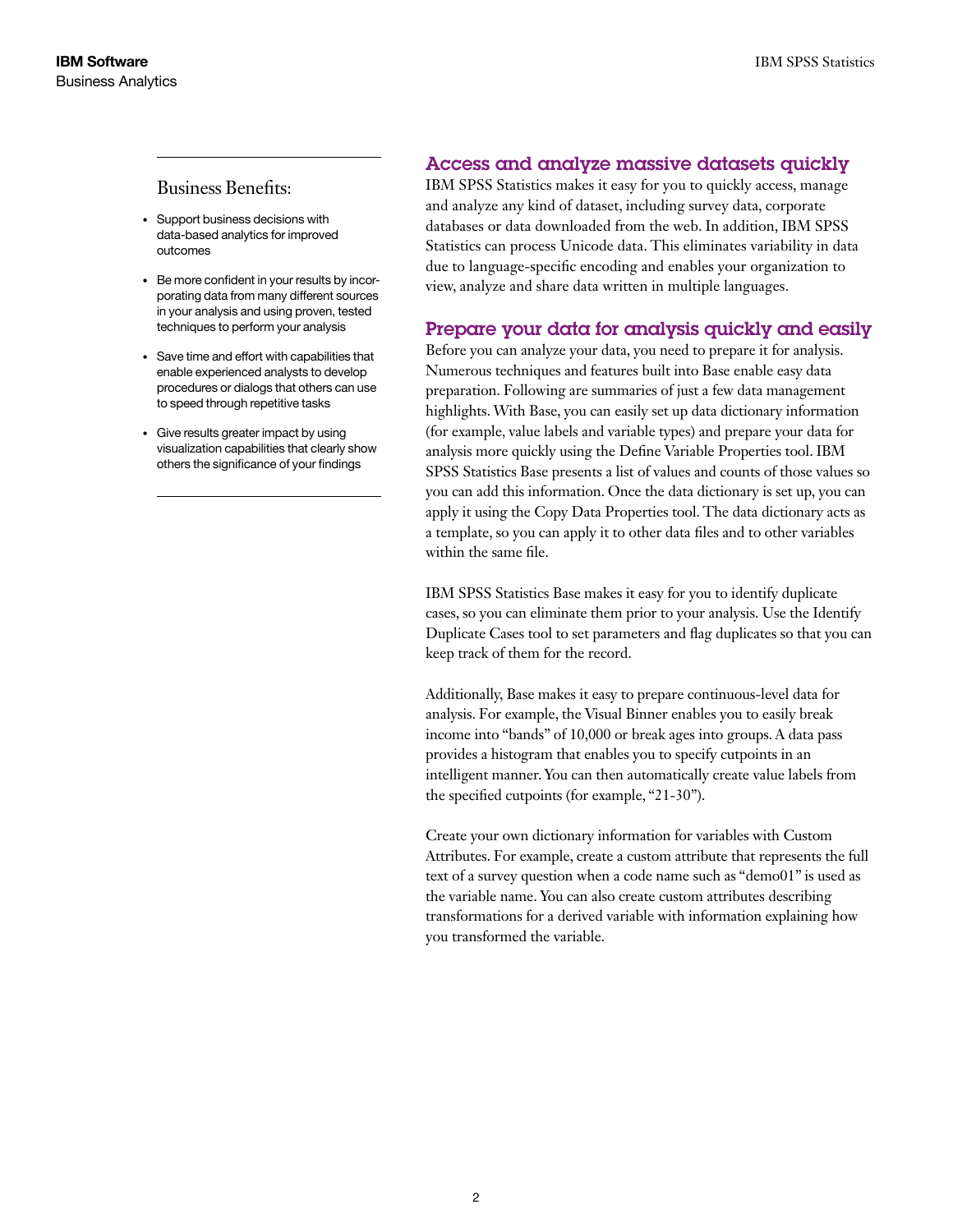### Enhancements in Version 19

*IBM SPSS Statistics Base 19 includes major performance enhancements, improved procedures and new ease-of-use features, including:*

- • Faster Performance Up to 200% faster performance for creating reports with large tables or a large number of smaller tables
- • Automatic Linear Models An easy, automated way to build powerful linear models
- Syntax Editor More than a dozen enhancements to make writing syntax faster and easier
- • Data Scoring Easily score new customer data, access pre-built models and interface directly with data in Salesforce.com

You can open multiple datasets within a single session. This enables you to save time and condense steps when merging data files. It also helps you maintain consistency when copying data dictionary information between multiple files. Or, if you prefer, you can suppress the number of active datasets.

IBM SPSS Statistics Base enables you to restructure your data files to prepare them for analysis. For example, take a data file that has multiple cases per subject and restructure the data to put all data for each subject into a single record. You also can complete the reverse action – you can take a data file that has a single case per subject and spread the data across multiple cases.

Use the Date and Time Wizard to make calculations with dates and times, create date/time variables from strings containing date variables (such as "03/29/10") and bring date/time data from a variety of sources into Base. You can also parse individual date/time units, such as year, from date/time variables to apply filters.

### Analyze data with comprehensive techniques

Go beyond summary statistics and row-and-column math. Base gives you a wide range of statistical procedures for basic analysis, including counts, crosstabs, cluster, descriptives, factor analysis, linear regression, cluster analysis, ordinal regression and nearest neighbor analysis.

Once you complete your analysis, you can write data back to your database with ease by using the Export to Database Wizard. For even more analytical power, use Base with other modules, such as IBM® SPSS® Regression\*\*\* and IBM® SPSS® Advanced Statistics\*\*\*, that focus on data analysis (details start on page 17).

### Build charts more easily with sophisticated reporting capabilities

Create commonly used charts, such as SPLOMs (scatterplot matrices), histograms and population pyramids more easily with Chart Builder. This highly visual chart creation interface enables you to create a chart by dragging variables and elements onto a chart creation canvas. Optionally, use a shortcut method based on an existing chart in the Gallery. You will see a limited preview of the chart as it is being built. Advanced users can attain a broader range of chart and option possibilities by using the Graphics Production Language (GPL).

Those working with statistical process control charts can request rule-checking on both primary and secondary control charts, which provides greater accuracy and a better understanding of whether a process is operating normally.

*<sup>\*\*\*</sup>IBM SPSS Regression and IBM SPSS Advanced Statistics were formerly called PASW® Regression and PASW® Advanced Statistics.*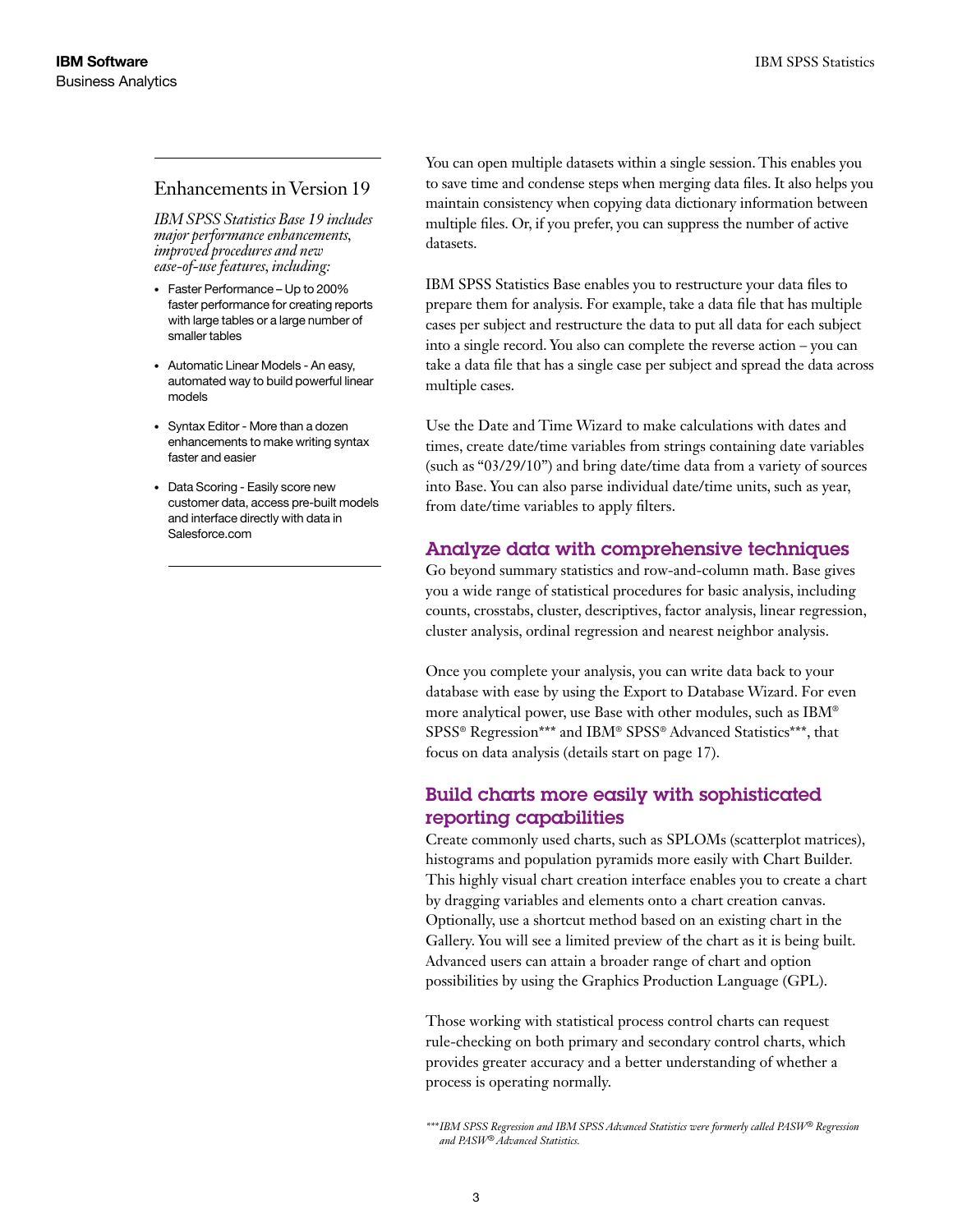The presentation graphics system in IBM SPSS Statistics Base gives you control at both the creation and edit stages, to help ease your workload in a production setting. Create a chart once, and then use your specifications to create hundreds more just like it.

### Present your best results with report OLAP

OLAP technology transforms the way you create and share information. Report OLAP in Base provides you with a fast, flexible way to create, distribute, and manipulate information for ad hoc decision-making. Create tables, graphs and report cubes that feature unique, awardwinning pivoting technology and enable you to discover new insights in your data. Swap rows, columns and layers of report cubes – or quickly change information and statistics in graphs – for new levels of understanding. You can even convert a table to a graph with just a few mouseclicks.

### Custom Dialog Builder

The Custom Dialog Builder enables more experienced users to make existing dialogs easier for business users, and create dialogs for custom features built through programmability. The Custom Dialog Builder enables your organization's less experienced users to quickly learn how to perform routine operations efficiently and gives programmers a way to deploy their work effectively.

### Gain greater value with collaboration

To share and re-use assets efficiently, protect them in ways that meet internal and external compliance requirements, and publish results so that a greater number of business users can view and interact with them, consider augmenting your IBM SPSS Statistics software with IBM® SPSS® Collaboration and Deployment Services (formerly PASW® Collaboration and Deployment Services).

More information about these valuable capabilities can be found at **www.spss.com/software/deployment/cds**.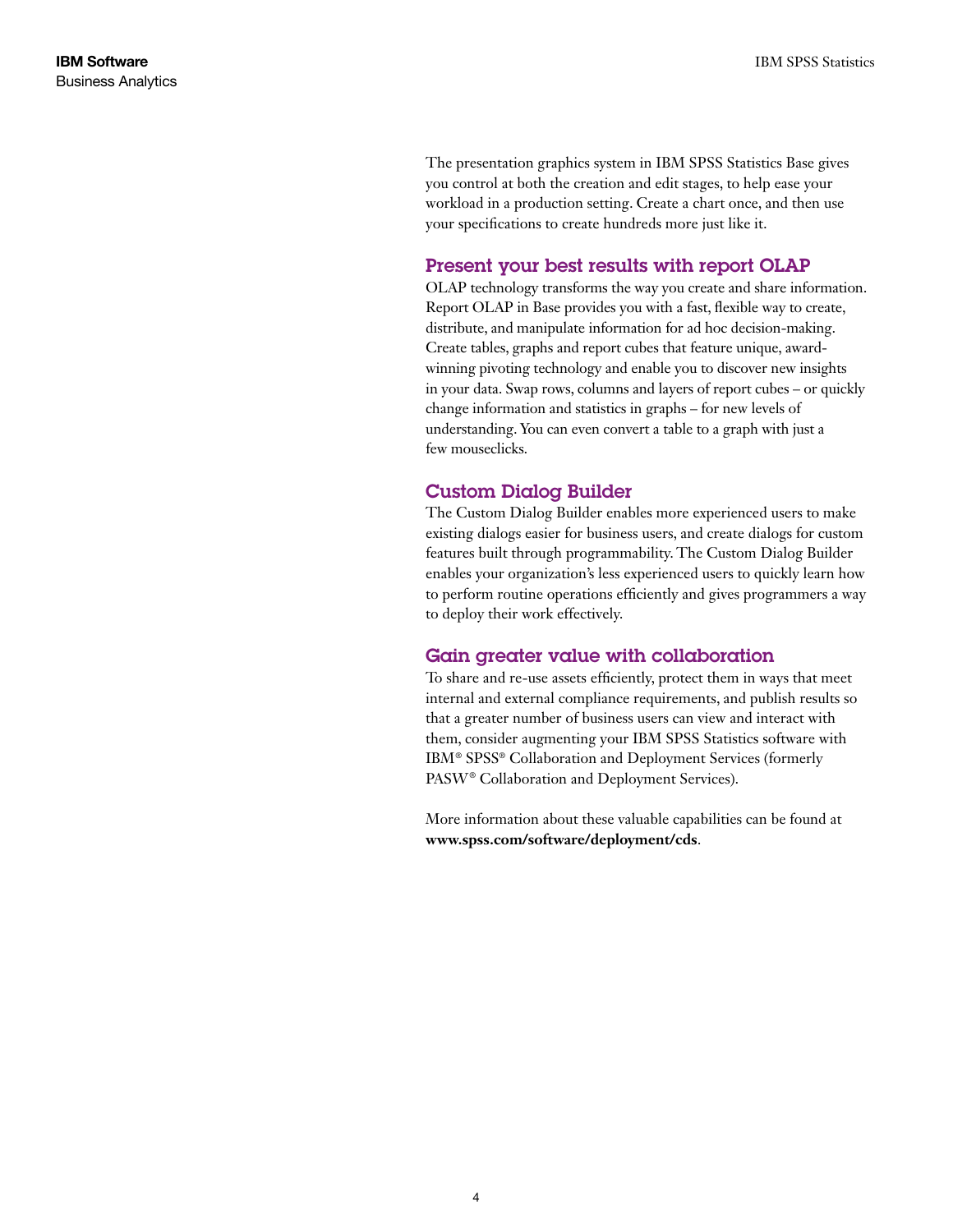### Features

### General operations

- • Switch user interface language (for example, switch between English and Japanese)
- Apply splitters through the Data Editor to more quickly and easily understand wide and long datasets
- Select the customizable toolbar feature to:
	- Assign procedures, scripts or other software products
	- Select from standard toolbar icons or create your own
- • Work with multidimensional pivot tables/report cubes to:
	- Rearrange columns, rows and layers by dragging icons for easier ad hoc analyses
	- Toggle between layers by clicking on an icon for easier comparison between subgroups
	- Enable online statistical help for choosing statistical procedures or chart types and interpreting results; realistic application examples are included
- • Change text attributes such as fonts, colors, bolding, italics and others
- Change table attributes such as number formats, line styles, line width, column alignments, background/foreground shading, enable or disable lines, and more
- Selectively display or hide rows, columns or labels to highlight important findings
- • Enable task-oriented help with step-by-step instructions:
	- View case studies that show you how to use selected statistics and interpret results
	- Select the Statistics Coach™, which helps you choose the best statistical procedure or graph
	- Work through tutorials
- Select "Show Me" buttons, which link to the tutorial for more in-depth help when you need it
- Use "What's This?" help, which provides pop-up definitions of statistical terms and rules of thumb
- • Use formatting capabilities for output in order to:
	- Transform a table into a graph for more visually compelling communication
	- Show correlation coefficients together with their significance level (as well as n) in correlations using the default output display
	- Control whether, upon activation, a table is opened in place or in its own window
	- Stamp date and time into the journal file for easy reference
	- Right-click on an IBM SPSS Statistics syntax file icon to run a command file without needing to go through production mode
	- Use drop-down lists for easier access to different layers
	- Set permanent page settings
	- Set a column width for all pivot tables and define text wrapping
	- Choose whether to use scientific notation to display small numbers
	- Control number of digits of precision in presentations
	- Add footnotes and annotations
	- Reorder categories within a table to display results most effectively
	- Group or ungroup multiple categories in rows or columns under a single heading that spans the rows or columns
	- Use one of 16 pre-formatted TableLooks™ for quick and consistent formatting of results
- Create and save customized formats as TableLooks for your own personalized style
- Display values or labels
- Rotate table labels
- Interact with reports and use models and code created by others in your organization with the optional addition of IBM SPSS Collaboration and Deployment Services
- Work with the Viewer to organize, view and move through results
	- Keep a record of your work using the "append" default in journal files
	- Use outline representation to quickly determine output location
	- Select an icon in the outline and see corresponding results displayed in the content pane
	- Reorder charts, tables and other objects by dragging icons in the outline
	- Selectively collapse or expand the outline to view or print selected results
	- Contain tables, charts and objects in a single content pane for easy review and access
	- Right-justify, left-justify or center output
	- Search and replace information in the Viewer of the contents pane, the outline pane, or both
- • Create and save analysis specifications for repetitive tasks or unattended processing
- Use the enhanced production mode facility with dialog interface and macros for easier periodic reporting
- Have full control over table splitting with improved pagination and printing
- • Refer to explanations of statistical terms through the on-screen statistical glossary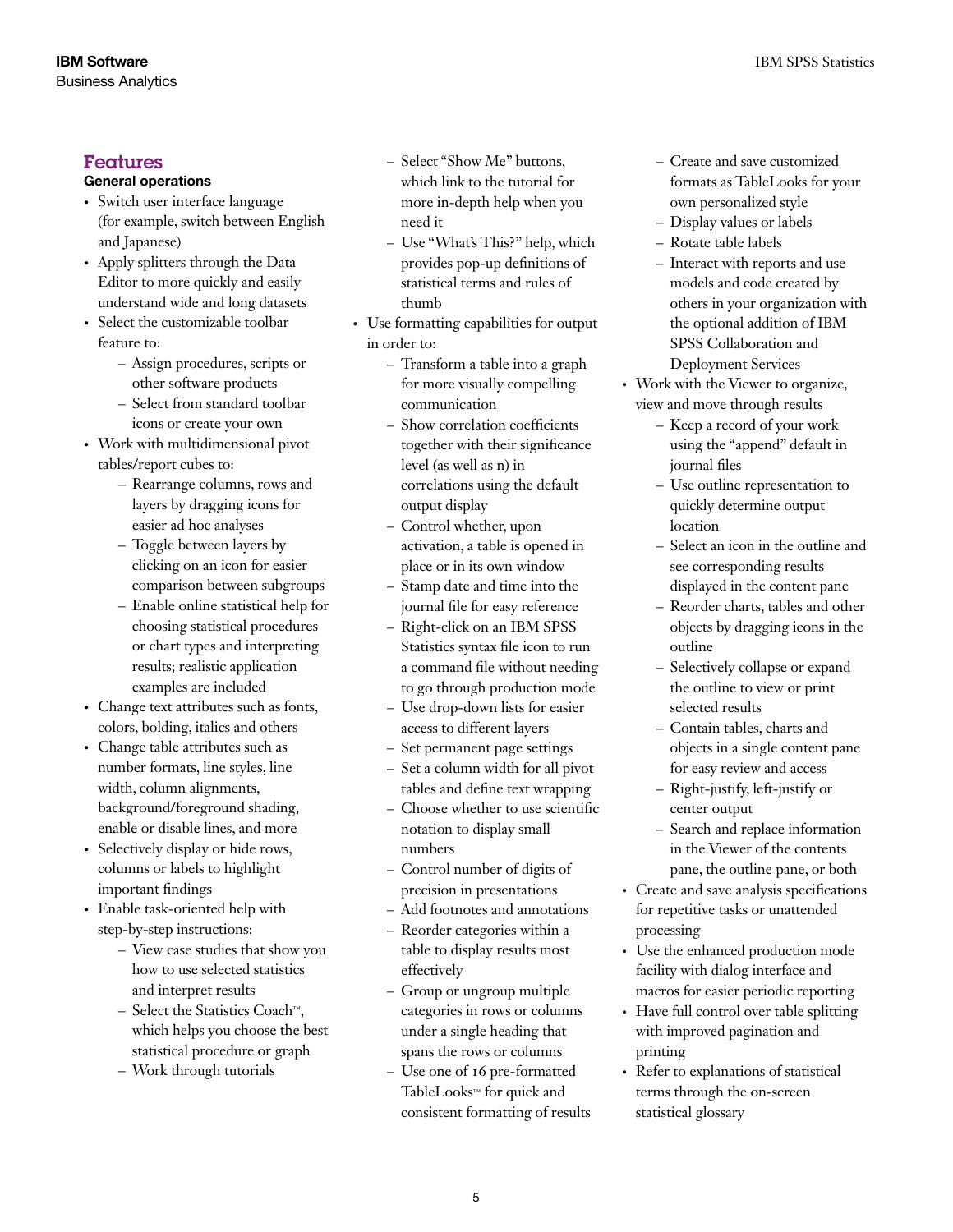- Work with data more easily, thanks to:
	- Resizable dialog boxes
	- Drag-and-drop in dialogs
- Export output to Microsoft Word
	- Convert pivot tables to Word tables with all formatting saved
	- Convert graphics into static pictures
	- Wrapping and shrinking of wide tables
	- Syntax to automate report production
- Export output to PowerPoint®
	- (Windows only)
		- Convert pivot tables to tables in PowerPoint with all formatting saved
		- Convert graphics into static pictures
		- Wrapping and shrinking of wide tables
		- Syntax to automate report production
		- Modify an existing worksheet by appending rows or columns
- Export output to Excel®
	- Export only the current view or all layers of an IBM SPSS Statistics pivot table
	- Place each pivot table layer on the same sheet or on separate sheets within one Excel workbook
	- Syntax to automate report production
	- Create a new worksheet within an existing workbook
	- Modify an existing worksheet by appending rows or columns
- • Export output to PDF
	- Choose to optimize the PDF for Web viewing
	- Control whether PDF-generated bookmarks correspond to Navigator Outline entries in the Output Viewer. Bookmarks facilitate navigation of large documents.
	- Control whether fonts are embedded in the document. Embedded fonts ensure that the reader of your document sees the text in its original font, preventing font substitution.
	- Syntax to automate report production
- Easily open/save and create new output files through syntax
- Receive wheel mouse support for Output Viewer scroll
- Switch output languages (for example, switch between Japanese and English)
- Use the scripting facility to:
	- Create, edit and save scripts
	- Build customized form interfaces
	- Assign scripts to toolbar icons or menus
	- Automatically execute scripts whenever certain events occur
	- Support Python 2.6 to make scripting easier and more reliable
- • Use automation to:
	- Integrate IBM SPSS Statistics with other desktop applications
	- Build custom applications using Visual Basic®, PowerBuilder® and C++
	- Integrate IBM SPSS Statistics into larger custom applications (such as Word or Excel)
- Use the HOST command to take advantage of the operating system functionality in IBM SPSS Statistics. This command enables applications to "escape" to the operating system and execute other programs in sync with the IBM SPSS Statistics session.
- Prevent syntax jobs from breaking when you create a common or main project directory that enables you to include transformations for multiple projects
	- Better manage multiple projects, syntax files and datasets
- • Specify interactive syntax rules using the INSERT command
- Command syntax editor for the easy creation of syntax with new features such as:
	- Auto-completion
	- Color coding of syntax
	- Error coding of syntax
	- Gutter to display line numbers and break point
	- Stepping through of syntax jobs
	- Auto-indentation button that automatically indents command contents.
	- Indent and outdent buttons
	- Uncomment/comment toggle
	- Ability to split the Syntax Editor window
	- Improved scrolling
- Custom Dialog Builder to create user-defined interfaces for existing procedures and user-defined procedures
- IBM SPSS Smartreader to share IBM SPSS Statistics output with those who do not have IBM SPSS Statistics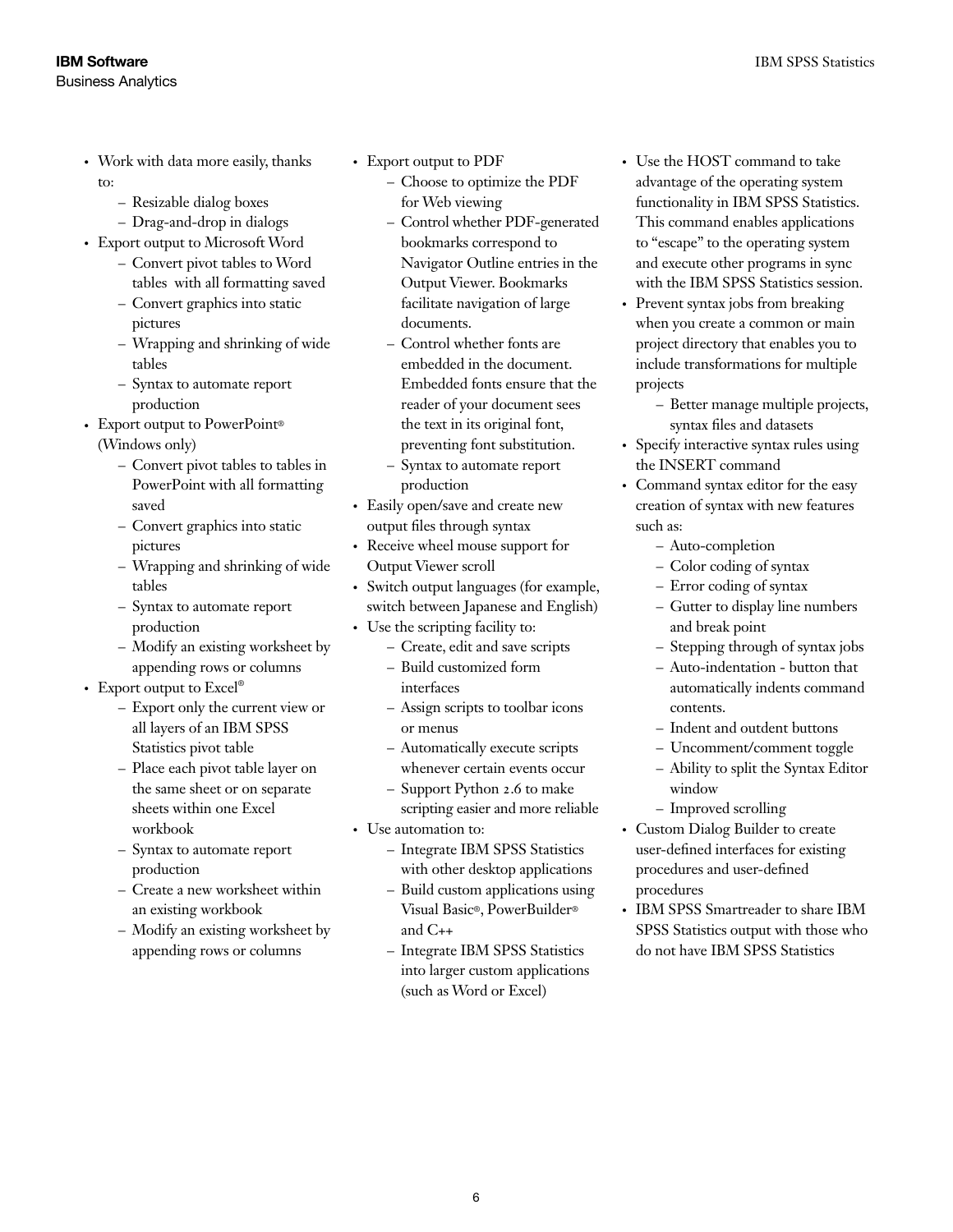### Graphic capabilities

- Categorical charts
	- 3-D Bar: Simple, cluster and stacked
	- Bar: Simple, cluster, stacked, drop- shadow and 3-D
	- Line: Simple, multiple and drop-line
	- Area: Simple and stacked
	- Pie: Simple, exploding and 3-D effect
	- High-low: High-low-close, difference area and range bar
	- Boxplot: Simple and clustered
	- Error bar: Simple and clustered
	- Error bars: Add error bars to bar, line and area charts; confidence level; standard deviation; and standard error
	- Dual-Y axis and overlay

• Scatterplots

- Simple, grouped, scatterplot matrix and 3-D
- Fit lines: Linear, quadratic or cubic regression, and Lowess smoother; confidence interval control for total or subgroups; and display spikes to line
- Bin points by color or marker size to overlap
- Density charts
	- Population pyramids: Mirrored axis to compare distributions; with or without normal curve
	- Dot charts: Stacked dots show distribution; symmetric, stacked, and linear
	- Histograms: With or without normal curve; custom binning options
- Quality control charts
	- Pareto
	- X-Bar
	- Range
	- Sigma
	- Individuals
	- Moving range
- Control chart enhancements include automatic flagging of points that violate Shewhart rules, the ability to turn off rules and the ability to suppress charts
- Rule-checking on secondary SPC charts
- Diagnostic and exploratory charts
	- Caseplots and time-series plots
	- Probability plots
	- Autocorrelation and partial autocorrelation function plots
	- Cross-correlation function plots
	- Receiver-Operating
	- Characteristics (ROC)
- Multiple use charts
	- 2-D line charts (both axes can be scale axes)
	- Charts for multiple response sets
- Custom charts
	- Graphics Production Language (GPL), a custom chart creation language, enables advanced users to attain a broader range of chart and option possibilities than the interface supports
- • Graphboard integration allows graph templates created in IBM SPSS Vizualization Designer to be accessed through IBM SPSS Statistics Base
- Editing options
	- Automatically reorder categories in differing order (descending or ascending) or by different sort methods (value, label or summary statistic)
	- Create data value labels
	- Drag to any position on your chart, add connecting lines, and match font color to subgroup
	- Select and edit specific elements directly within a chart: Colors, text and styles
	- Choose from a wide range of line styles and weights
- Display gridlines, reference lines, legends, titles, footnotes and annotations
- Include an Y=X reference line
- Layout options
	- Paneled charts: Create a table of subcharts, one panel per level or condition, showing multiple rows and columns
	- 3-D effects: Rotate, modify depth and display backplanes
- Chart templates
	- Save selected characteristics of a chart and apply them to others automatically. You can apply the following attributes either at creation or when editing: Layout, titles, footnotes and annotations, chart element styles, data element styles, axis scale range, axis scale settings, fit and reference lines and scatterplot point binning
	- Tree-view layout and finer control of template bundles
- • Graph export: BMP, EMF, EPS, JPG, PCT, PNG, TIF and WMF
- iGRAPH conversion utility for opening files in Version 15.0 and earlier

### Analysis

Descriptive statistics

### *Reports*

- OLAP cubes enable you to:
	- Quickly estimate changes in the mean or sum between any two related variables using percent change. For example, easily see how sales increase from quarter to quarter.
	- Create case summaries
	- Create report summaries
	- Generate presentation-quality reports using numerous formatting options
	- Generate case listing and case summary reports with statistics on break groups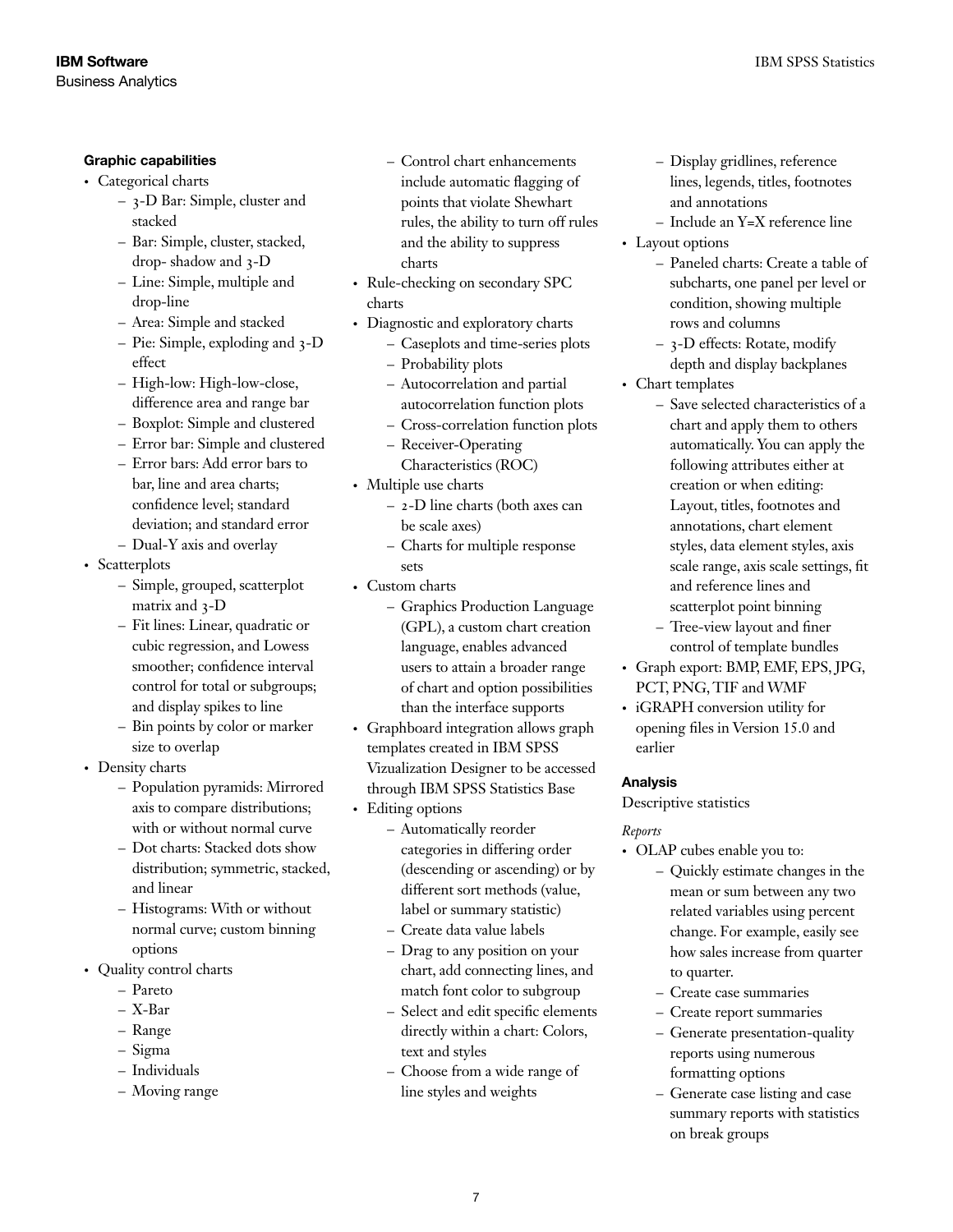#### *Codebook*

- • Control the variable information included in the results: position, label, type, format, measurement level, value labels, missing values, custom attributes, reserved attributes
- Control the file information order in the results: name, location, number of cases, file label, user defined custom attributes, data file document text, weight status, reserved data file attributes
- • Control summary statistics: number of cases in each category, percent of cases in each category, mean, standard deviation, quartile
- Control display order: file order, alphabetic order by variable name, order in which the variables and multiple response sets are listed in the command, measurement level, user-defined custom attribute name and value

### *Frequencies*

- Frequency tables: Frequency counts, percent, valid percent and cumulative percent
- Option to order your output by analysis or by table
- More compact output tables by eliminating extra lines of text where they're not needed
- Central tendency: Mean, median, mode and sum
- • Dispersion: Maximum, minimum, range, standard deviation, standard error and variance
- • Distribution: Kurtosis, kurtosis standard error, skewness and skewness standard error
- • Percentile values: Percentiles (based on actual or grouped data), quartiles and equal groups
- Format display: Condensed or standard, sorted by frequency or values, or index of tables
- • Charts: Bar, histogram or pie chart

### *Descriptives*

- Central tendency: Mean and sum
- • Dispersion: Maximum, minimum, range, standard deviation, standard error and variance
- Distribution: Kurtosis and skewness
- Z scores: Compute and save as new variables
- Display order: Ascending or descending order on means and variable name

### *Explore*

- • Confidence intervals for mean
- Descriptives: Interquartile range, kurtosis, kurtosis standard error, median, mean, maximum, minimum, range, skewness, skewness standard error, standard deviation, standard error, variance, five percent trimmed mean and percentages
- M-estimators: Andrew's wave estimator, Hampel's M-estimator, Huber's M-estimator and Tukey's biweight estimator
- Extreme values and outliers identified
- Grouped frequency tables: Bin center, frequency, percent, valid and cumulative percent
- Plots: Construct plots with uniform scale or dependence on data values
	- Boxplots: Dependent variables and factor levels together
	- Descriptive: Histograms and stem-and-leaf plots
	- Normality: Normal probability plots and detrended probability plots with Kolmogorov-Smirnov and Shapiro-Wilk statistics
	- Spread versus level plots using Levene's test: Power estimation, transformed or untransformed
	- Shapiro-Wilk test of normality in EXAMINE allows for 5,000 cases when weights are not specified

### *Crosstabs*

- Three-way relationships in categorical data with Cochran's and Mantel-Haenszel statistics allow you to go beyond the limits of a two-way crosstab
- • Counts: Observed and expected frequencies
- Percentages: Column, row and total
- Long string variables
- Residuals: Raw, standardized and adjusted standardized
- • Marginals: Observed frequencies and total percentages
- • Tests of independence: Pearson and Yates corrected Chi-square, likelihood ratio Chi-square and Fisher's exact test
- Test of linear association: Mantel-Haenszel Chi-square
- Measure of linear association: Pearson r
- Nominal data measures: Contingency coefficient, Cramer's V, Phi, Goodman and Kruskal's Lambda (asymmetric and symmetric), Tau (column or row dependent) and uncertainty coefficient (asymmetric and symmetric)
- Ordinal data measures: Goodman and Kruskal's Gamma, Kendall's Tau-b and Tau-c, Somers' D (asymmetric and symmetric) and Spearman's Rho
- • Nominal by interval measure: Eta
- Measure of agreement: Cohen's Kappa
- Relative risk estimates for case control and cohort studies
- Display tables in ascending or descending order
- Frequency counts written to file
- McNemar's test
- • Option to use integer or non-integer weights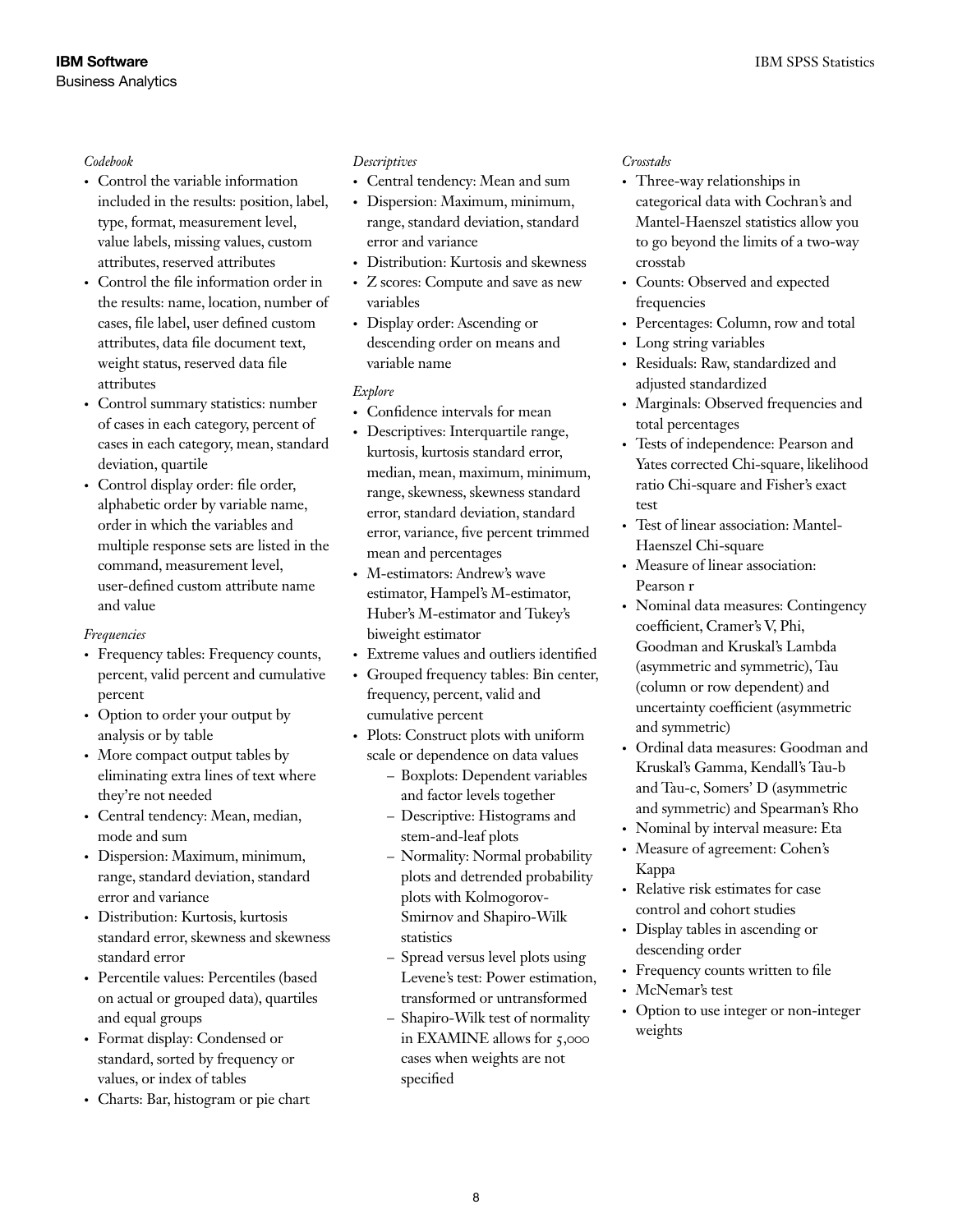*Descriptive ratio statistics*

- Help for understanding your data using:
	- Coefficient of dispersion
	- Coefficient of variation
	- Price-related differential (PRD)
	- Average absolute deviance

### Compare means

### *Means*

- • Create better models with harmonic and geometric means
- • Cells: Count, mean, standard deviation, sum and variance
- All-ways totals
- Measure of analysis with Eta and Eta<sup>2</sup>
- Test of linearity with R and  $R^2$
- Results displayed in report, crosstabular or tree format
- Statistics computed for total sample *t* test
- • One sample *t* test to compare sample mean to a reference mean of your choice
- Independent sample statistics: Compare sample means of two groups for both pooled and separatevariance estimates with Levene's test for equal variances
- • Paired sample statistics: Correlation between pairs, difference between means, and two-tailed probability for test of no difference and for test of zero correlation between pairs
- • Statistics: Confidence intervals, counts, degrees of freedom, mean, two-tailed probability, standard deviation, standard errors, and *t* statistic

### *One-way ANOVA*

- • Contrasts: Linear, quadratic, cubic, higher-order and user-defined
- Range tests: Duncan, LSD, Bonferroni, Student-Newman-Keuls, Scheffé, Tukey's alternate test, and Tukey's HSD
- Post hoc tests: Student-Newman-Keuls, Tukey's honestly significant difference, Tukey's *b*, Duncan's multiple comparison procedure based on the Studentized range test, Scheffé's multiple comparison *t* test, Dunnett's two-tailed *t* test, Dunnett's one-tailed *t* test, Bonferroni t test, least significant difference *t* test, Sidak *t* test, Hochberg's GT2, Gabriel's pairwise comparisons test based on the Studentized maximum modulus test, Ryan-Einot-Gabriel-Welsch's multiple stepdown procedure based on an F test, Ryan-Einot-Gabriel-Welsch's multiple stepdown procedure based on the Studentized range test, Tamhane's T<sup>2</sup>, Tamhane's T3 , Games and Howell's pairwise comparisons test based on the Studentized range test, Dunnett's C, and Waller-Duncan *t* test
- ANOVA statistics: Between- and within-groups sums of squares, degrees of freedom, mean squares, F ratio, and probability of F
- Fixed-effects measures: Standard deviation, standard error and 95 percent confidence intervals
- Random effects measures: Estimate of variance components, standard error, and 95 percent confidence intervals
- Group descriptive statistics: Maximum, mean, minimum, number of cases, standard deviation, standard error and 95 percent confidence interval
- Homogeneity of variance test: Levene's test
- Read and write matrix materials
- Equality of means: Reach accurate results when variances and sample sizes vary across different groups
	- Brown-Forsythe test
	- Welch test

### *ANOVA models—simple factorial*

• Create custom models without limits on maximum order of interaction

- • Work faster because you don't have to specify ranges of factor levels
- Choose the right model using four types of sum of squares
- Increase certainty with better data handling in empty cells
- Perform lack-of-fit tests to select your best model
- Choose from one of two designs: Balanced or unbalanced
- • Use analysis of covariance with up to 10 covariate methods: Classic experimental, hierarchical and regression
- • Enter covariates control: Before, with or after main effects
- Set interaction to: None,  $2-$ ,  $3-$ ,  $4-$  or 5-way
- Select from the following statistics: ANOVA, means and counts table, multiple classification analysis, unstandardized regression coefficients and n-way cell means
- Choose up to 10 independent variables
- • Reach predicted values and deviations from the mean in MCA table

### Correlate†

### *Bivariate*

- • Pearson r, Kendall's Tau-b, and Spearman
- One- and two-tailed probabilities

• Means, number of non-missing cases, and standard deviations

- • Cross-product deviations and covariances
- • Coefficients displayed in matrix or serial format

### *Partial* †

- One- and two-tailed probabilities
- Mean, number of non-missing cases and standard deviation
- • Zero-order correlations
- Up to 100 control variables
- Up to five order values
- • Correlations displayed in matrix or serial string format, lower triangular or rectangular correlation matrix

<sup>†</sup> *Multithreaded algorithm, resulting in improved performance and scalability on multiprocessor or multicore machines.*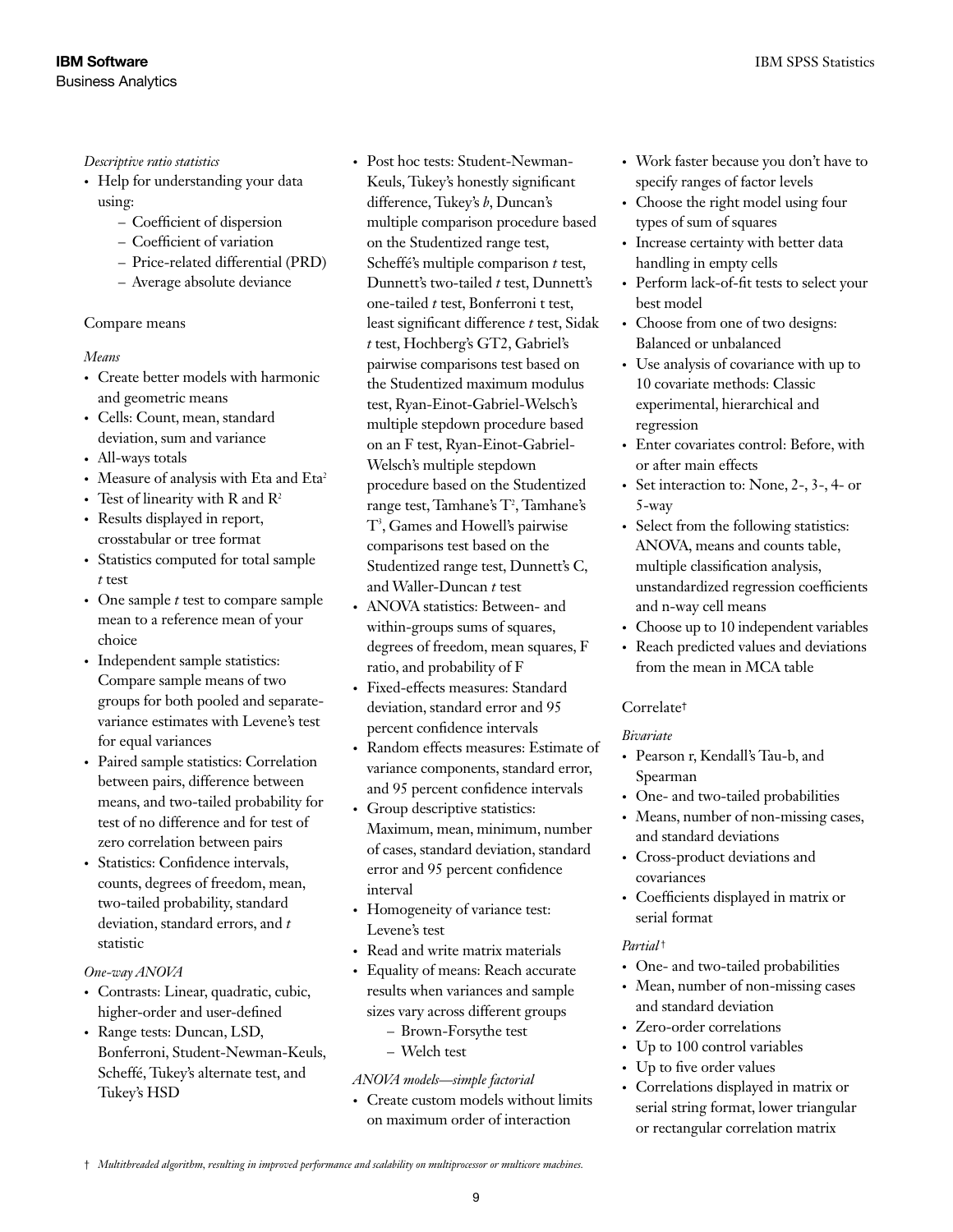### *Distances*

- Compute proximities between cases or variables
- Dissimilarity measures
	- Interval measure: Euclidean and squared Euclidean distance, Chebychev distance metric, city-block or Manhattan distance, distance in an absolute Minkowski power metric and customized
	- Counts measures: Chi-square and Phi-square
	- Binary measures: Euclidean and squared Euclidean distance; size, pattern and shape difference; variance dissimilarity measure; and Lance and Williams nonmetric
- • Similarity measures
	- Interval measures: Pearson correlation and cosine
	- Binary measures: Russell and Rao; simple matching; Jaccard; dice (or Czekanowski or Sorenson); Rodgers and Tanimoto; Sokal and Sneath 1 through 5; Kulczynski 1 and 2; Hamann; Goodman and Krusal Lambda; Anderberg's D; Yule's coefficient of colligation; Yule's Q; Ochiai; dispersion similarity measure; and fourfold point correlation
- Standardize data values: Z scores, range of -1 to 1, range of 0 to 1, maximum magnitude of 1, mean of 1 and standard deviation of 1
- Transform measures: Absolute values, dissimilarities into similarities, similarities into dissimilarities and rescale proximity values to a range of 0 to 1
- • Identification variable specification
- • Printed matrix of proximities between items
- Improved scalability for proximities between variable matrices

#### *Automatic Linear Modeling (ALM) Automates the prediction of numeric outcomes*

- • Automated data preparation to improve predictive power
- Boosting to enhance accuracy
- Bagging to enhance stability
- Interactive visual output
- Variable selection algorithms such as best subsets and forward stepwise
- Improved performance when building models on very large datasets. Data passes are reduced by building models on subsets of the data which are then combined. (Statistics Server only)

### *Regression—linear regression*†

- Methods: Backward elimination, forced entry, forced removal, forward entry, forward stepwise selection, and R2 change/test of significance
- Equation statistics: Akaike information criterion (AIC), Ameniya's prediction criterion, ANOVA tables (F, mean square, probability of F, regression, and residual sum of squares), change in  $\mathbb{R}^2$ , F at step, Mallow's Cp, multiple R, probability of F,  $\mathbb{R}^2$ , adjusted  $\mathbb{R}^2$ , Schwarz Bayesian criterion (SBC), standard error of estimate, sweep matrix and variance-covariance matrix
- • Descriptive statistics: Correlation matrix, covariance matrix, crossproduct deviations from the mean, means, number of cases used to compute correlation coefficients, one-tailed probabilities of correlation coefficients, standard deviations and variances
- Independent variable statistics: Regression coefficients, including B; standard errors of coefficients, standardized regression coefficients, approximate standard error of standardized regression coefficients and t; tolerances; zero-order; part and partial correlations; and 95 percent confidence interval for unstandardized regression coefficient
- • Variables not in equation: Beta or minimum tolerance
- Durbin-Watson
- • Collinearity diagnostics: Condition indexes, eigenvalues, variance inflation factors, variance proportions and tolerances
- Plots: Casewise, histogram, normal probability, detrended normal, partial, outlier and scatterplots
- Create and save variables:
	- Prediction intervals: Mean and individual
	- Predicted values: Unstandardized, standardized, adjusted and standard error of mean
	- Distances: Cook's distances, Mahalanobis' distance and leverage values
	- Residuals: Unstandardized, standardized, Studentized, deleted and Studentized deleted
	- Influence statistics: dfbetas, standardized dfbetas, dffits, standardized dffits and covariance ratios
- Option controls: F-to-enter, F-toremove, probability of F-to-enter, probability of F-to-remove, suppress the constant, regression weights for weighted least-squares model, confidence intervals, maximum number of steps, replace missing values with variable mean and tolerance
- • Regression coefficients displayed in user-defined order
- System files can contain parameter estimates and their covariance and correlation matrices through the OUTFILE command
- Solutions can be applied to new cases or used in further analysis
- Decision making can be further improved throughout your organization when you export your models via XML

<sup>†</sup> *Multithreaded algorithm, resulting in improved performance and scalability on multiprocessor or multicore machines.*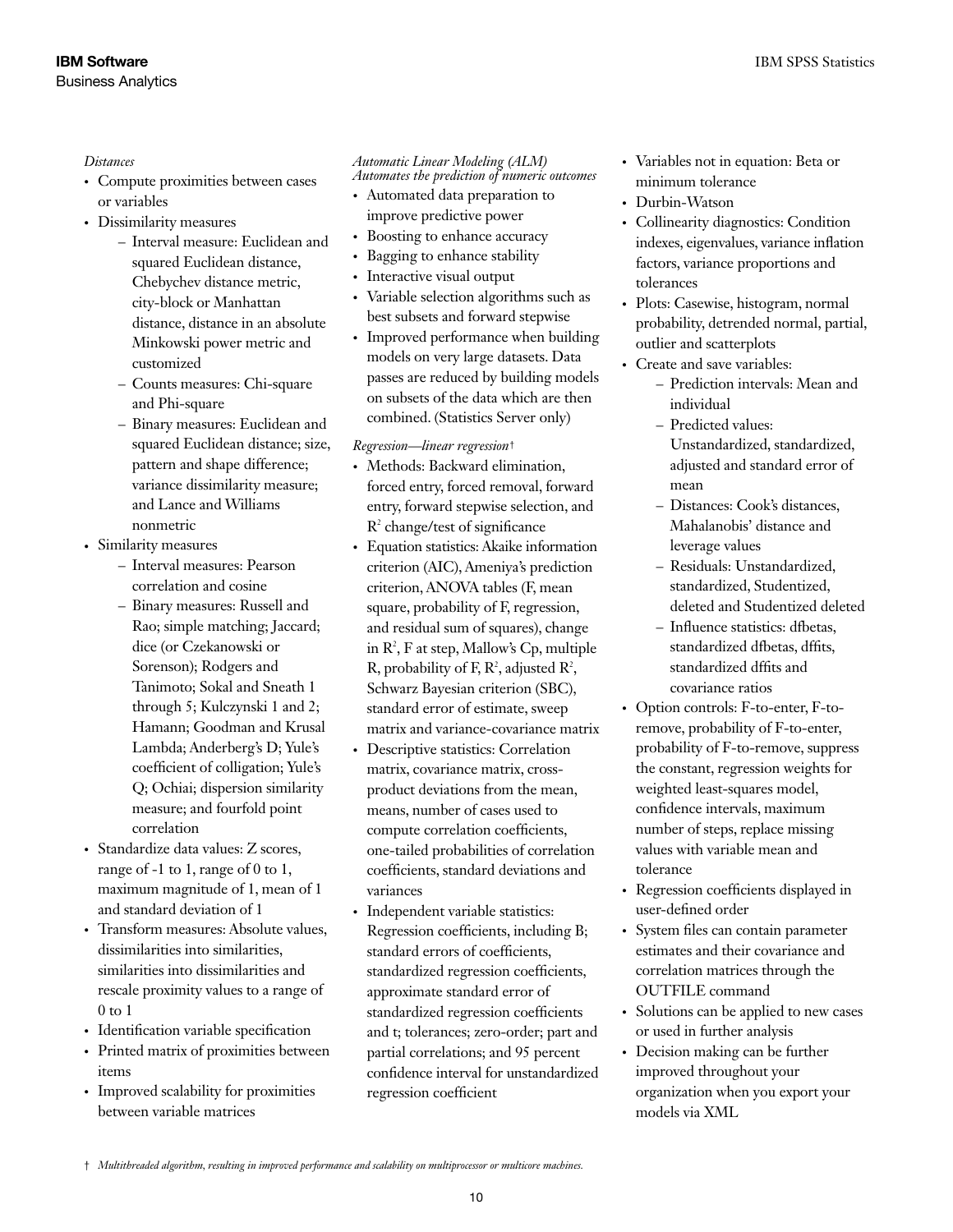### *Ordinal regression—PLUM*†

- Predict ordinal outcomes
	- Seven options to control the iterative algorithm used for estimation, to specify numerical tolerance for checking singularity and to customize output
	- Five link functions to specify the model: Cauchit, complementary log-log, logit, negative log-log and probit
	- Location subcommand to specify the location model: Intercept, main effects, interactions, nested effects, multiple-level nested effects, nesting within an interaction, interactions among nested effects and covariates
	- Print: Cell information, asymptotic correlation matrix of parameter estimates, goodnessof-fit statistics, iteration history, kernel of the log-likelihood function, test of parallel lines assumption, parameter statistics and model summary
	- Save casewise post-estimation statistics into the active file: Expected probabilities of classifying factor/covariate patterns into response categories and response categories with the maximum expected probability for factor/ covariate patterns
	- Customize your hypotheses tests by directly specifying null hypotheses as linear combinations of parameters using the TEST subcommand (syntax only)

### *Curve estimation*

• Eleven types of curves are available for specification

- Regression summary displays: Curve type,  $R^2$  coefficient, degrees of freedom, overall F test and significance level and regression coefficients
- Trend-regression models available: Linear, logarithmic, inverse, quadratic, cubic, compound, power, S, growth, exponential and logistic

### *Nonparametric tests*

The tests listed below have been enhanced to allow multiple comparisons and to operate on large datasets more efficiently.

- Chi-square: Specify expected range (from data or user-specified) and frequencies (all categories equal or user-specified)
- Binomial: Define dichotomy (from data or cutpoint) and specify test proportion
- Runs: Specify cutpoints (median, mode, mean or specified)
- One sample: Kolmogorov-Smirnov, uniform, normal and Poisson
- Two independent samples: Mann-Whitney U, Kolmogorov-Smirnov Z, Moses extreme and Wald-Wolfowitz runs
- k-independent samples: Kruskal-Wallis H and median
- • 2-related samples: Wilcoxon, sign and McNemar
- • k-related samples: Friedman, Kendall's W and Cochran's Q
- Descriptives: Maximum, mean, minimum, number of cases and standard deviation

### *Multiple response*

- • Crosstabulation tables: Cell counts, cell percentages based on cases or responses, column and row and two-way table percentages
- • Frequency tables: Counts, percentage of cases or responses
- • Both multiple-dichotomy and multiple- response groups can be handled

### Data reduction

### *Factor* †

- Number of cases and variable labels for analysis can be displayed
- • Input from correlation matrix, factor, loading matrix, covariance matrix or raw data case file
- • Output of correlation matrix or factor matrix
- Seven extraction methods available for use when analysis is performed on correlation matrices or raw data files: Principal component, principal axis, Alpha factoring, image factoring, maximum likelihood, unweighted least squares and generalized least squares
- • Rotation methods: Varimax, equamax, quartimax, promax and oblimin
- Display: Initial and final communalities, eigenvalues, percent variance, unrotated factor loadings, rotated factor pattern matrix, factor transformation matrix, factor structure and correlation matrix (oblique rotations only)
- • Covariance matrices can be analyzed using three extraction methods: Principal component, principal axis and image
- • Factor scores: Regression, Bartlett and Anderson-Rubin
- Factor scores saved as active variables
- • Statistics available: Univariate correlation matrix, determinant and inverse of correlation matrix, antiimage correlation and covariance matrices, Kaiser-Meyer-Olkin measure of sampling adequacy, Bartlett's test of sphericity, factor pattern matrix, revised communalities, eigenvalues and percent variance by eigenvalue, reproduced and residual correlations and factor score coefficient matrix
- Plots: Scree plot and plot of variables in factor space
- Matrix input and output

<sup>†</sup> *Multithreaded algorithm, resulting in improved performance and scalability on multiprocessor or multicore machines.*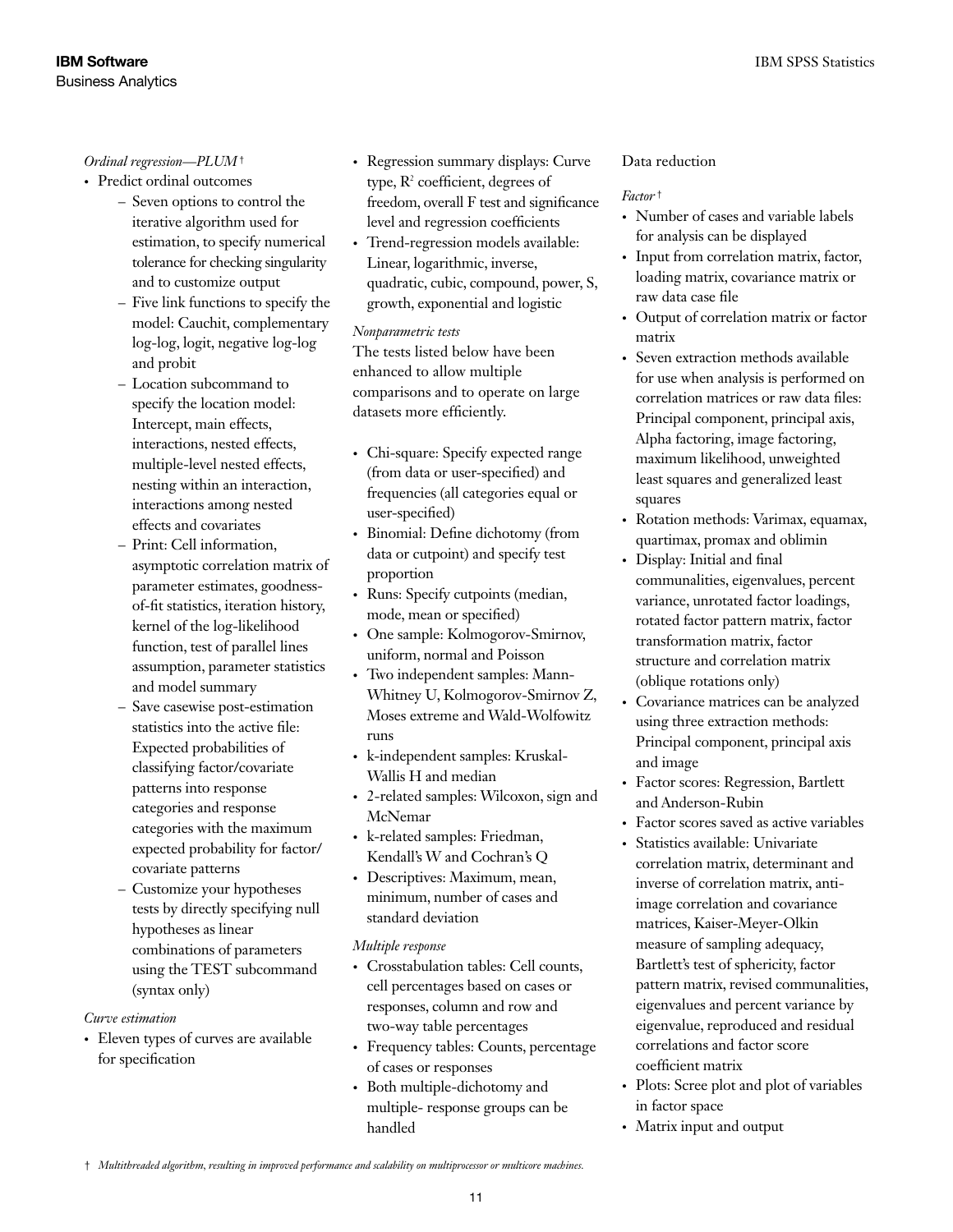- Post-rotational calculated through sum-of-squares loadings
- Solutions applied to new cases or to use in further analysis with the SELECT subcommand
- Factor score coefficient matrix exported to score new data (syntax only)

### Classify

### *TwoStep cluster analysis*

- Group observations into clusters based on a nearness criterion. This procedure uses a hierarchical agglomerative clustering procedure in which individual cases are successively combined to form clusters whose centers are far apart. This algorithm is designed to cluster large numbers of cases. It passes the data once to find cluster centers and again to assign cluster memberships. Cluster observations by building a data structure called the CF Tree, which contains the cluster centers. The CF Tree is grown during the first stage of clustering and values are added to its leaves if they are close to the cluster center of a particular leaf.
	- Categorical-level and continuous-level data can be used
	- Distance measures: Euclidean distance and the likelihood distance
	- Criteria command tunes the algorithm so that:
		- The initial threshold can *˚* be specified to grow a CF Tree
		- The maximum number *˚* of child nodes a leaf node may have can be set
		- The maximum number *˚* of levels a CF Tree may have can be set

## – HANDLENOISE subcommand

- enables you to treat outliers in a special manner during clustering. The default value of noise percent is zero, equivalent to no noise handling. The value can range between zero and 100.
- INFILE subcommand allows the algorithm to update a cluster model in which a CF Tree is saved as an XML file using the OUTFILE subcommand
- MEMALLOCATE subcommand specifies the maximum amount of memory in megabytes (MB) that the cluster algorithm should use
- Missing data: Exclude both user-missing and system-missing values, or let user-missing values be treated as valid
- Option to standardize continuous-level variables or leave them at the original scale
- Ability to specify the number of clusters, specify the maximum number of clusters or let the number of clusters be chosen automatically
	- Algorithms available for *˚* determining the number of clusters: BIC or AIC
- Output written to a specified filename as XML
- Final model output saved, or use an option that updates the model later with more data
- Plots:
	- Bar chart of frequencies *˚* for each cluster
	- Pie chart showing *˚* observation percentages and counts within each cluster
	- Importance of each *˚* variable within each cluster: The output is sorted by the importance rank of each variable

### – Plot options:

- Comparisons (one plot *˚* per cluster or one plot per variable)
- Measure of variable *˚* importance (parametric or non-parametric)
- Ability to specify Alpha *˚* level when considering importance
- Print options:
	- AIC or BIC for different *˚* numbers of clusters
	- Two tables describing *˚* the variables in each cluster. In one table, means and standard deviations are reported for continuous variables. The other table reports frequencies of categorical variables. All values are separated by cluster.
	- List of clusters and *˚* number of observations in each cluster
- Cluster number saved for each case to the working data file

### *Cluster*

- Use one of six linkage methods to determine clusters: Single linkage (nearest neighbor), average linkage between groups, centroid (average linkage within groups), complete linkage (farthest neighbor), median and Ward
- • Provide the same set of similarity and dissimilarity measures as in proximity
- • Save cluster memberships as new variables
- Save distance matrices for use in other procedures
- Display: Agglomeration schedules, cluster membership and distance matrices
- Use proximities between variable matrices for improved scalability
- Choose from the following plots: Horizontal and vertical icicle plots and dendrogram plots of cluster solutions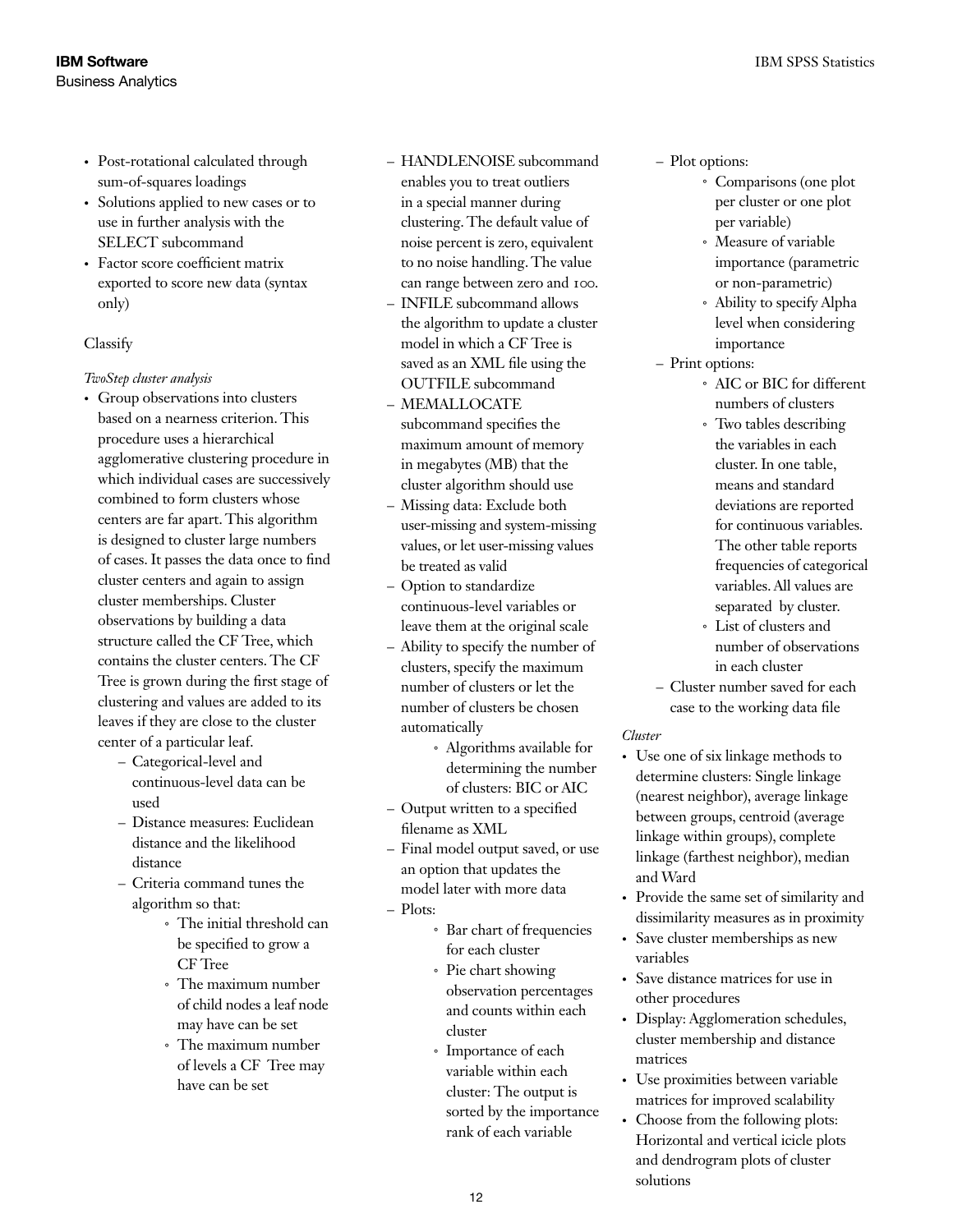- • Specify case identifiers for tables and plots
- Have the ability to accept matrix input and produce matrix output

### *Quick cluster*

- Squared Euclidean distance
- Centers selected by widely spaced cases, first K cases or direct specification
- Cluster membership saved as a variable
- Two methods provided for updating cluster centers
- • K-means clustering algorithms

### *Nearest Neighbor analysis*

- • Can be used for prediction (outcome specified) or classification (no outcome specified)
- Mark cases of specific interest
- Rescale covariates
- • Use three methods of partitioning the active dataset into training and holdout samples: specify the relative number of cases in the active dataset to randomly assign to the training sample; specify the relative number of cases in the active dataset to randomly assign to the holdout sample; specify a variable that assigns each case in the active dataset to the training or holdout sample.
- Specify the nearest neighbor "model"
	- Specify the distance metric used to measure the similarity of cases
	- Whether to use automatic selection of the number of nearest neighbors
	- Whether to use automatic selection of features (predictors)
- Specify computational and resource settings for the KNN procedure; in particular:
	- How automatic feature selection should select the number of features
	- The function used to compute the predicted value of scale response variables.
- Whether to weight features by their normalized importance when computing distances
- • Specify settings for performing v-fold cross-validation to determine the "best" number of neighbors
- Control whether user-missing values for categorical variables are treated as valid values
- Control options for display of model-related output, including tables and charts
- Write optional temporary variables to the active dataset
- • Save an XML-format file containing the nearest neighbor model. It also saves an IBM SPSS Statistics-format data file containing distances from focal cases.

### *Discriminant*

- • Variable selection methods: Direct entry, Wilks' Lambda minimization, Mahalanobis' distance, smallest F ratio, minimization of sum of unexplained variation for all pairs and largest increase in Rao's V • Statistics:
	- Summary: Eigenvalues, percent and cumulative percent of variance, canonical correlations, Wilks' Lambda and Chi-square tests
	- At each step: Wilks' Lambda, equivalent F, degrees of freedom and significance of F for each step; F-to-remove; tolerance; minimum tolerance; F-to-enter; and value of statistic for each variable not in equation
	- Final: Standardized canonical discriminant function coefficients, structure matrix of discriminant functions and functions evaluated within group means
- Optional: Means, standard deviations, univariate F ratios, pooled within-groups covariance and correlation matrices, matrix of pairwise F ratios, Box's M test, group and total covariance matrices, unstandardized canonical discriminant functions, classification results table and classification function coefficients
- Rotation of coefficient (pattern) and structure matrices
- • Output displayed step by step and/or in summary form
- • In classification stage: Prior probabilities, equal, proportion of cases or user-specified All groups, cases, territorial maps and separate groups plotted
- • Casewise results saved to system file for further analysis
- Matrix files read/written, including additional statistics: Counts, means, standard deviations and Pearson correlation coefficients
- • Solutions applied to new cases or for use in further analysis
- Jacknife estimates provided for misclassified error rate
- Decision-making further improved by exporting your models throughout your organization via XML

### *Scaling*

- • Reduce your data and improve measurement with reliability
- Find the hidden structure in your similarity data using ALSCAL multidimensional scaling

### *Matrix operations*

• Write your own statistical routines in the compact language of matrix algebra

### Data management

• New! Use the default measurement feature to identify the type of data in your dataset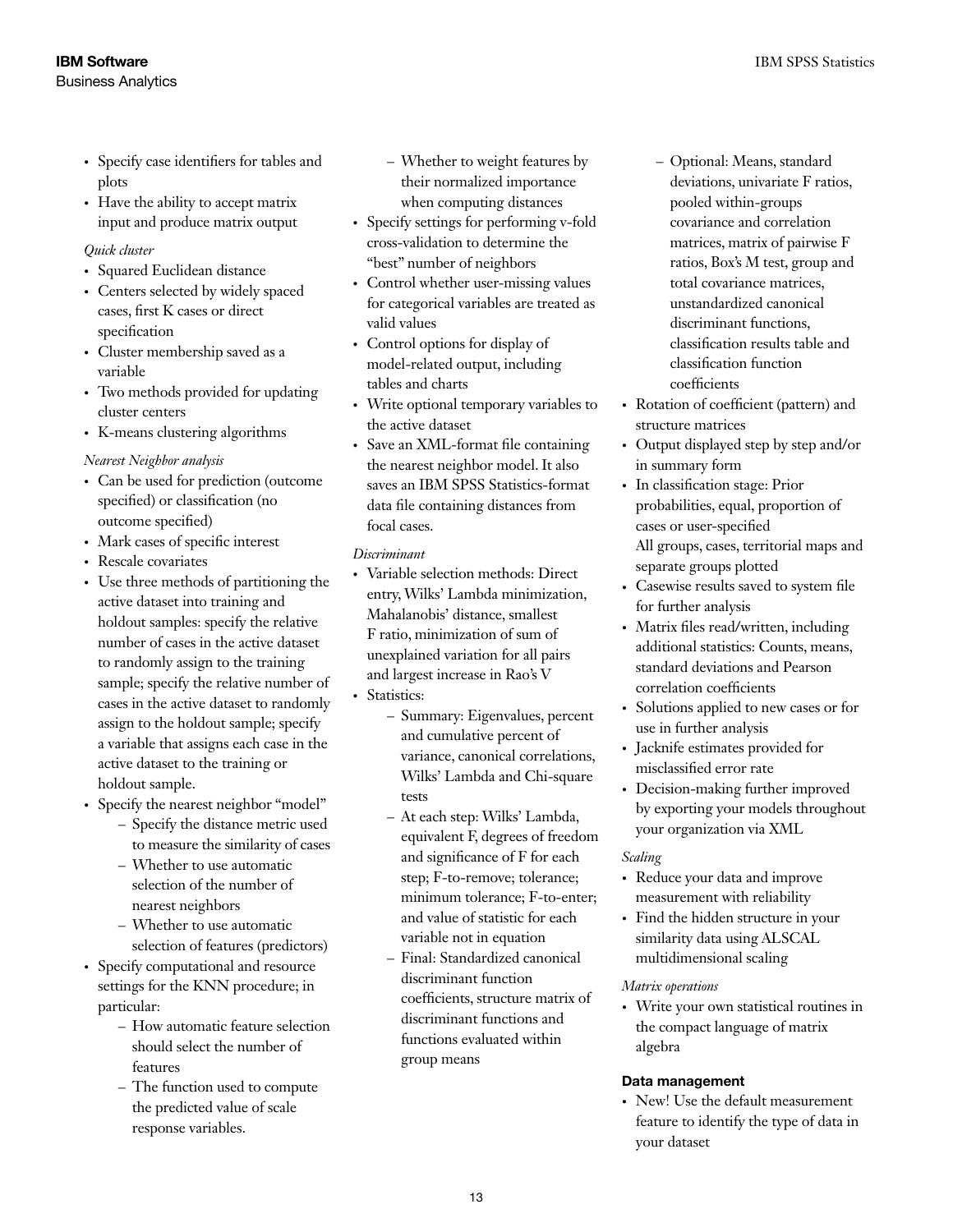- • Prepare continuous-level data for analysis with the Visual Binner
	- Specify cutpoints in an intelligent manner using a histogram created through a data pass
	- Automatically create value labels based on your cutpoints
	- Copy bins to other variables
- Create your own custom programs with the Output Management System (OMS). Turn output from IBM SPSS Statistics procedures into data (IBM SPSS Statistics data files, XML or HTML) and create your programs for bootstrapping, jacknifing and leaving-one-out methods and Monte Carlo simulations
	- Create custom programs in IBM SPSS Statistics, even if you have little or no experience with IBM SPSS Statistics syntax, using the Output Management System Control Panel
- Easily clean your data when you identify duplicate records through the user interface with the Identify Duplicate Cases tool
- Make sense and keep track of your data files by adding notes to them with the Data File Comments command
- Prevent the accidental destruction of data by making the dataset read-only
- Easily set up all of your value labels to prepare your data for analysis using the Define Variable Properties tool
	- Set up data dictionary information, including value labels and variable types
	- Intelligently add labels because a data pass made first enables IBM SPSS Statistics to present a list of values and counts of those values
	- Save time by being able to enter data and value labels directly onto the grid rather than having to use nested dialogs
- Save work by easily copying dictionary information from one variable to another and from one dataset to another using the Copy Data Properties tool
	- Copy dictionary information (such as variable and value labels) between variables and datasets using the template facility
	- Receive a ready means of cloning dictionaries
- • Analyze more data, more efficiently file size considerations are practically eliminated (especially when used in conjunction with the optional IBM SPSS Statistics Base Server) Assign like variable attributes to multiple variables simultaneously
- Easily select rows and columns to paste information elsewhere
- Easily reorder your variables
- • Save time by sorting data directly in the Data Editor
- • Avoid reformatting column widths for each new session
- Increase speed by creating customized keyboard options
- Restructure data files that have multiple cases per subject and restructure data to put all data for each subject into a single record (restructure data files from a univariate form to a multivariate form)
- • Restructure data files that have a single case per subject and spread data across multiple cases (restructure data files from a multivariate form to a univariate form)
- When saving data files, keep variables using an intuitive graphical interface
- Identify and select variables using your own organization scheme as you sort variables according to variable labels in a list box
- Display variable labels in a dialog; use up to 256 characters
- Display variable labels as a tool tip in the Data Editor
- Save SQL queries for later use
- • Create prompted queries
- • Select data more easily using the "where" clause
- Set any character or combination of characters as the delimiter between fields in an ASCII text file
- Create your own dictionary information for variables by using Custom Attributes. For example, create a custom attribute describing transformations for a derived variable with information explaining how it was transformed.
- Customize the viewing of extremely wide files with Variable Sets. You can instantly reduce the variables shown in the Variable View and Data View windows to a subset while keeping the entire file loaded and available for analysis.
- Write IBM SPSS Statistics data files from within other applications, such as Excel, using the IBM SPSS Statistics ODBC driver
- Use virtually unlimited numbers of variables and cases
- Specify and work with subsets of variables
- • Enter, edit and browse data in the Data Editor's spreadsheet format
- Easily work with dates and times using the Date and Time Wizard
	- Create a date/time variable from a string containing a date/ time variable
	- Create a date/time variable from variables that include individual date units, such as month or year
	- Parse individual date/time units from date/time variables
	- Calculate with dates and times Round instead of *˚* truncating date/time information, if desired
		- Add decimal places to *˚* time data, if desired
- Display values or value labels in Data Editor cells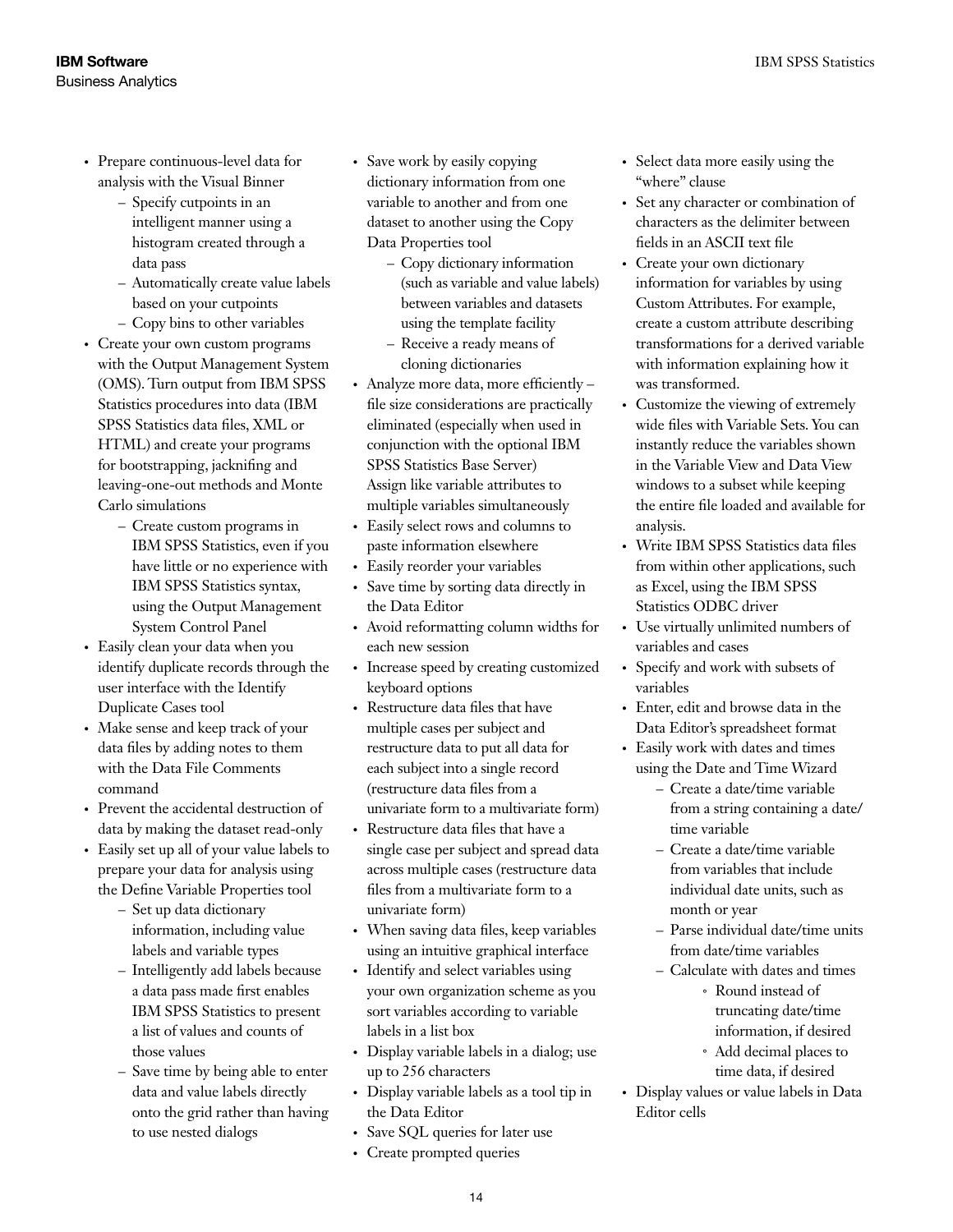- With a right mouseclick, receive direct access to variable information within dialog boxes
- Rename and reorder variables
- Sort cases
- Choose from several data formats: Numeric, comma, dot, scientific notation, date, dollar, custom currency and string
- Set an option to show currency as comma- or decimal-delimited
- Choose system missing and up to three user-defined missing values per variable
- Create value labels of up to 120 characters (double that of versions prior to SPSS 13.0)
- Create variable labels of up to 256 characters
- Insert and delete variables and cases
- • Search for values of a selected variable
- Transpose working files
- Clone or duplicate datasets
- Apply an extended Variable Properties command to customize properties for individual users
- • Aggregate data using an extensive set of summary functions
	- Save aggregated values directly to your active file
	- Aggregate by string for source variables (within the interface)
		- Allow the use of long *˚* strings as a break variable (e.g., if gender is the break variable, then males and females aggregate separately)
		- Allow the use of strings *˚* as the aggregated variable
- • Split files to apply analyses and operations to subgroups
- • Select cases either permanently or temporarily
- Process first n cases
- • Select random samples of cases for analysis
- Select subsets of cases for analysis
- Weigh cases by values of a selected variable
- Specify random number seeds
- Rank data
- Use neighboring observations for smoothing, averaging, and differencing fast Fourier transformations and their inverse
- More accurately describe your data using longer variable names (up to 64 bytes)
	- Work more easily with data from databases and spreadsheets that include longer variable names than allowed in versions earlier than SPSS 12.0
- • Ensure data containing longer text strings (up to 32,767 bytes) is not truncated or lost when working with open-ended question responses, data from other software that allows long text strings or other types of long text strings
- Find and replace information using the Data Editor
- Save time with spell checking of value labels and variable labels and text strings
- Easily inspect data dictionary information in the Variable View of the Data Editor, since you can configure (show only certain attributes) and sort by Variable name, by Type, by Format, etc.
- Easily navigate the Data View in the Data Editor by going directly to a variable
- • Add missing values and value labels for strings of any length
- Change string length and variable type through syntax

### File management

• Use Unicode when working with multi-lingual data, thus eliminating variability in data due to languagespecific encodings. Save the data file either as a Unicode file or as a codepage file (for backwards

compatibility with earlier versions of IBM SPSS Statistics).

- Truly minimize data handling with conversion-free/copy-free data access in SQL databases. Save time by not needing to convert data into IBM SPSS Statistics format (especially when used in conjunction with the optional IBM SPSS Statistics Base Server)
- Set a permanent default starting folder
- • Easily write back to databases from IBM SPSS Statistics by using the Database Wizard.
- For example, you can:
	- Create a new table and export it to your database
	- Add new rows to an existing table
	- Add new columns to an existing table
	- Export data to existing columns in a table
- Import data (including compound documents) from current versions of Excel without needing the Database Wizard
	- Read columns that contain mixed data types without any loss of data
	- Automatically read columns with mixed data types as string variables and read all values as valid string variables
- Open multiple datasets within a single IBM SPSS Statistics session or suppress the number of datasets in the user interface
- Directly import data from IBM SPSS Data Collection<sup>‡</sup> products, including IBM SPSS Data Collection Web Interviews‡ , and traditional market research products, including Quanvert™ \*
- • Export data from IBM SPSS Statistics to IBM SPSS Data Collection products\*
- Import from OLE DB data sources without having to go through ODBC

*\* Supported only on Windows platform*

*<sup>‡</sup> IBM SPSS Data Collection and IBM SPSS Data Collection Web Interviews were formerly called PASW® Data Collection and PASW® Data Collection Interviewer Web.*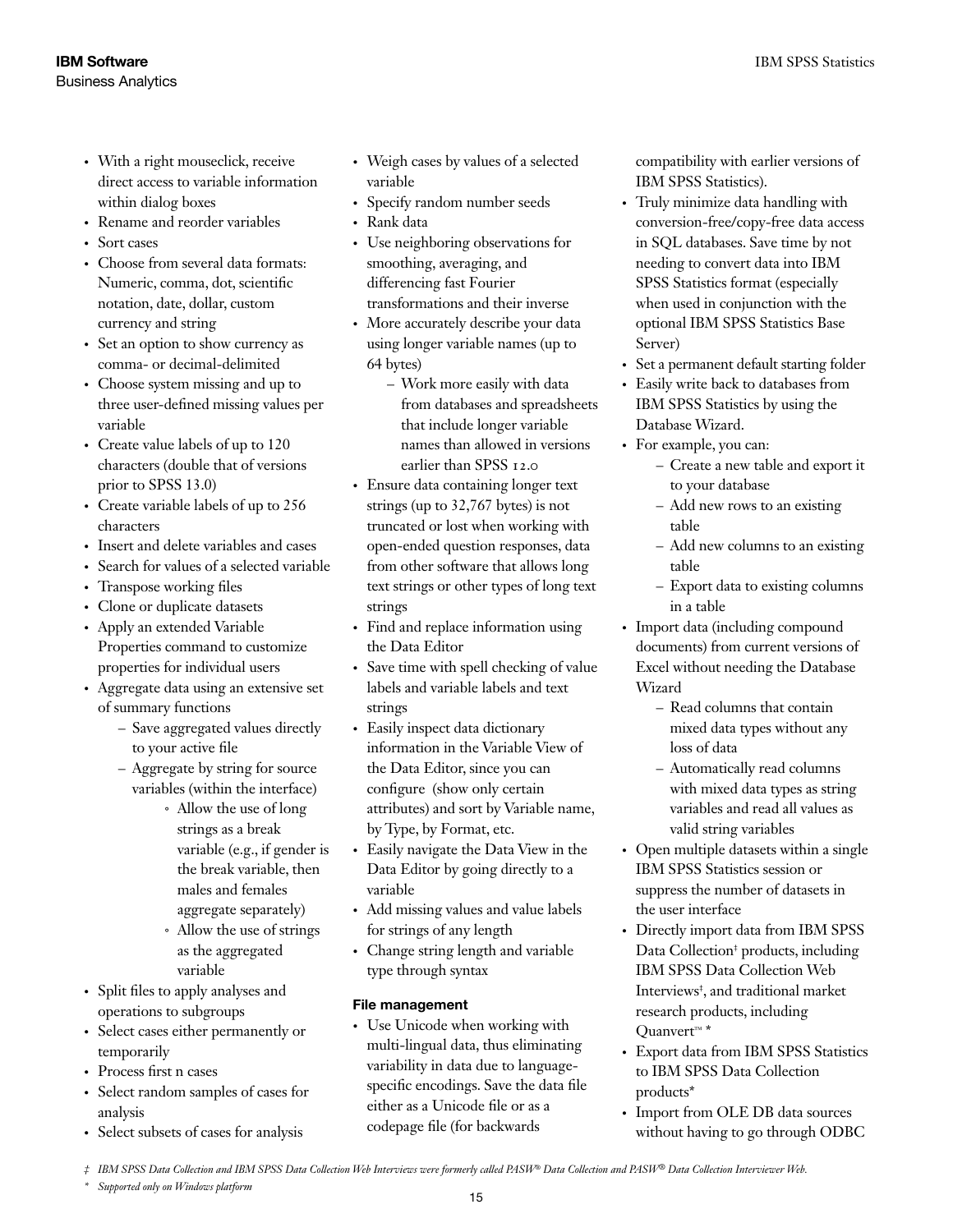- Read/write Stata® files
- Work more efficiently as you run multiple sessions on one desktop. For example, on lengthy jobs, you can use IBM SPSS Statistics in another session as long as the licenses are available.

### *Easily read and define ASCII data using a Text Wizard similar to the one provided in Excel*

- Use text qualifiers to make reading in data even easier
- Increase the accuracy and repeatability of your syntax files with search and replace enhancements
- Read database tables using the Database Wizard

– Drag-and-drop join support

- • Export tables and text as ASCII output
- • Save tables as HTML and charts as JPG formats to post IBM SPSS Statistics results on the Internet or your intranet
- Gain quick access to the IBM SPSS Developer Central Web site through the IBM SPSS Statistics Help menu
- Read/write Excel 2007 files
- Translate files to and from Excel. Lotus® 1-2-3® and dBASE®
- Read and write data to and from fixed, free-field or tab-delimited ASCII files
- Write data to fixed-format or tab-delimited ASCII files
- Read complex file structures: Hierarchical files, mixed record types, repeating data and non-standard file structures
- Read and write SPSS/PC+™ system files
- Merge files
- • Display and apply data definitions from an IBM SPSS Statistics data file to a working file
- • Update master files using transaction files
- Read and write data matrices
- • Save many intermediate results for further analysis
- Read recent versions of SAS® files
- • Export data files to SAS
- • Export data files to current versions of Excel
- Save comma-separated value (CSV) text files from IBM SPSS Statistics data files
- • "File in use" message to reduce errors in data created by more than one user writing to a IBM SPSS Statistics file at once

### **Transformations**

- Compute new variables using arithmetic, cross-case, date and time, logical, missing-value, randomnumber, and statistical or string functions
- Create new variables that contain the values of existing variables from preceding or subsequent cases
- Count occurrences of values across variables
- Recode string or numeric values
- Automatically convert string variables to numeric variables using the autorecode command
	- Use an autorecode template to append existing recode schemes
	- Recode multiple variables simultaneously
	- Autorecode blank strings so that they are defined as "usermissing"
- Create conditional transformations using do if, else if, else and end if structures
- • Use programming structures such as do repeat-end repeat, loop-end loop and vectors
- Make transformations permanent or temporary
- • Execute transformations immediately, in batch mode or on demand
- • Easily find and replace text strings in your data using the find/replace function
- • Use cumulative distribution, inverse cumulative distribution and random number generator functions: Beta, Cauchy, Chi-square, Exponential, F, Gamma, Laplace, logistic, lognormal, Normal, Pareto, Student t, uniform and Weibull
	- Standard bivariate normal distribution with correlation r, Half Normal, inverse Gaussian, Studentized range and Studentized maximum modulus
- Work with cumulative distribution and the random number generator for discrete distribution functions: Bernoulli, binomial, geometric, hypergeometric, negative binomial and Poisson
- Use cumulative distribution for non-central distribution: Non-central Beta, non-central Chi-square, non-central F and non-central T
- Use density/probability functions for:
	- Continuous distributions: Beta, standard bivariate normal with correlation R, Cauchy, Chisquare, exponential, F, Gamma, half normal random, inverse Gaussian, Laplace, logistic, lognormal, normal, Pareto, Student t, uniform and Weibull
	- Discrete distributions: Bernoulli, binomial, geometric, hypergeometric, negative binomial and Poisson
- Use non-central density/probability functions for: Non-central Beta, non-central Chi-square, non-central F distribution and non-central t distribution
- • Select two-tail probabilities: Chisquare and F
- • Use auxiliary function: Logarithm of the complete Gamma function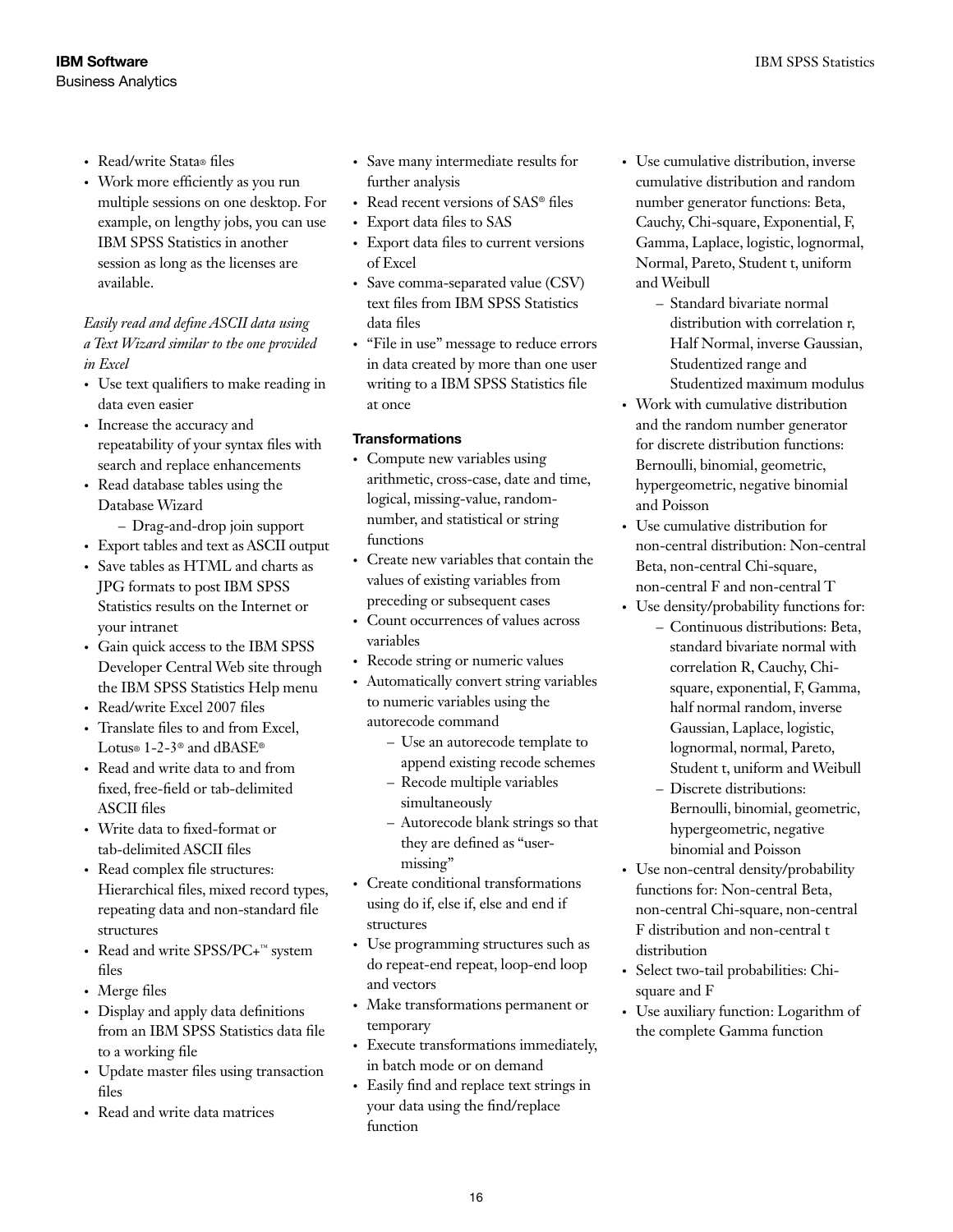### System requirements

### IBM SPSS Statistics Base 19 for Windows

- Operating system: Microsoft Windows XP (Professional, 32-bit), Vista® (Home, Business, 32- or 64-bit) or Windows 7 (32- or 64-bit)
- Hardware:
	- Intel® or AMD x86 processor running at 1 GHz or higher
	- Memory: 1 GB RAM or more recommended
	- Minimum free drive space: 800 MB\*\*\*
	- CD-ROM drive
	- $-$  Super VGA (800 x 600) or higher-resolution monitor
- For connecting with Statistics Base Server, a network adapter running the TCP/IP network protocol
- Web browser: Internet Explorer 6 or 7

### IBM SPSS Statistics Base 19 for Mac

- Operating system: Apple Mac OS 10.5 (Leopard™) or 10.6 (Snow Leopard) (32-bit or 64-bit versions)
- Hardware:
	- Intel processor
	- Memory: 1 GB RAM or more recommended
	- Minimum free drive space: 800 MB\*\*\*
	- CD-ROM drive
	- $-$  Super VGA (800 x 600) or higher-resolution monitor
- • Web browser: Safari™
- • Java™ Standard Edition 5.0 (J2SE 5.0)

#### IBM SPSS Statistics Base 19 for Linux

- • Operating system: Any Linux OS that meets the following requirements (32-bit only):
	- Kernel 2.6.3
	- $-$  glibc  $2.8$
	- libstdc++5
	- XFree86-4.7
- Hardware:
	- Processor: Intel or AMD x86 processor running at 1 GHz or higher
	- Memory: 1 GB RAM or more recommended
	- Minimum free drive space: 800 MB\*\*\*
	- CD-ROM drive
	- $-$  Super VGA (800 x 600) or a higher-resolution monitor
- • Web browser: Mozilla® Firefox®

### Enterprise products IBM SPSS Statistics Server†

IBM SPSS Statistics Server enables Statistics users in your organization to work with large data files for better decision making. The client/server version delivers additional capabilities, enterprise-strength scalability and enhanced performance. For even greater scalability and security, it is available on IBM System z® running Linux.

### IBM SPSS Statistics Family

Add more analytical power, as you need it, with optional modules and standalone software from the Statistics family.

#### IBM SPSS Direct Marketing†

IBM SPSS Direct Marketing helps marketers perform various kinds of analyses easily and confidently, without requiring a detailed understanding of statistics. They can conduct recency, frequency and monetary value (RFM) analysis, cluster analysis, and prospect profiling. They can also improve marketing campaigns through postal code analysis, propensity scoring, and control package testing. And they can easily score new customer data, access pre-built models, and interface directly with data in Salesforce.com (these capabilities are also available in Base.)

#### IBM SPSS Bootstrapping†

Bootstrapping enables researchers and analysts to use bootstrapping techniques on a number of tests contained in Statistics modules. This provides an efficient way to ensure that your models are stable and reliable. With Bootstrapping, you can reliably estimate the standard errors and confidence intervals of a population parameter like a mean, median, proportion, odds ratio, correlation coefficient, regression coefficient and numerous.

### IBM SPSS Statistics Programmability Extension†

Expanded programmability functionality helps make Statistics one of the most powerful statistical development platforms. You can use the external programming language Python® to develop new procedures and applications, including those written in R. You'll enjoy improved tools for adding these procedures, namely a new user interface and the ability to deliver results to pivot tables in the IBM SPSS Output Viewer. Visit IBM SPSS Developer Central at www.spss.com/devcentral to share code, tools, and programming ideas.

#### IBM SPSS Regression†

Predict behavior or events when your data go beyond the assumptions of linear regression techniques. Perform multinomial or binary logistic regression and nonlinear regression, weighted least squares, two-stage least squares and probit analysis.

#### IBM SPSS Advanced Statistics†

Advanced Statistics' powerful multivariate techniques include generalized linear models (GENLIN), generalized estimating equations (GEE), mixed level models, general linear mixed models (GLMM),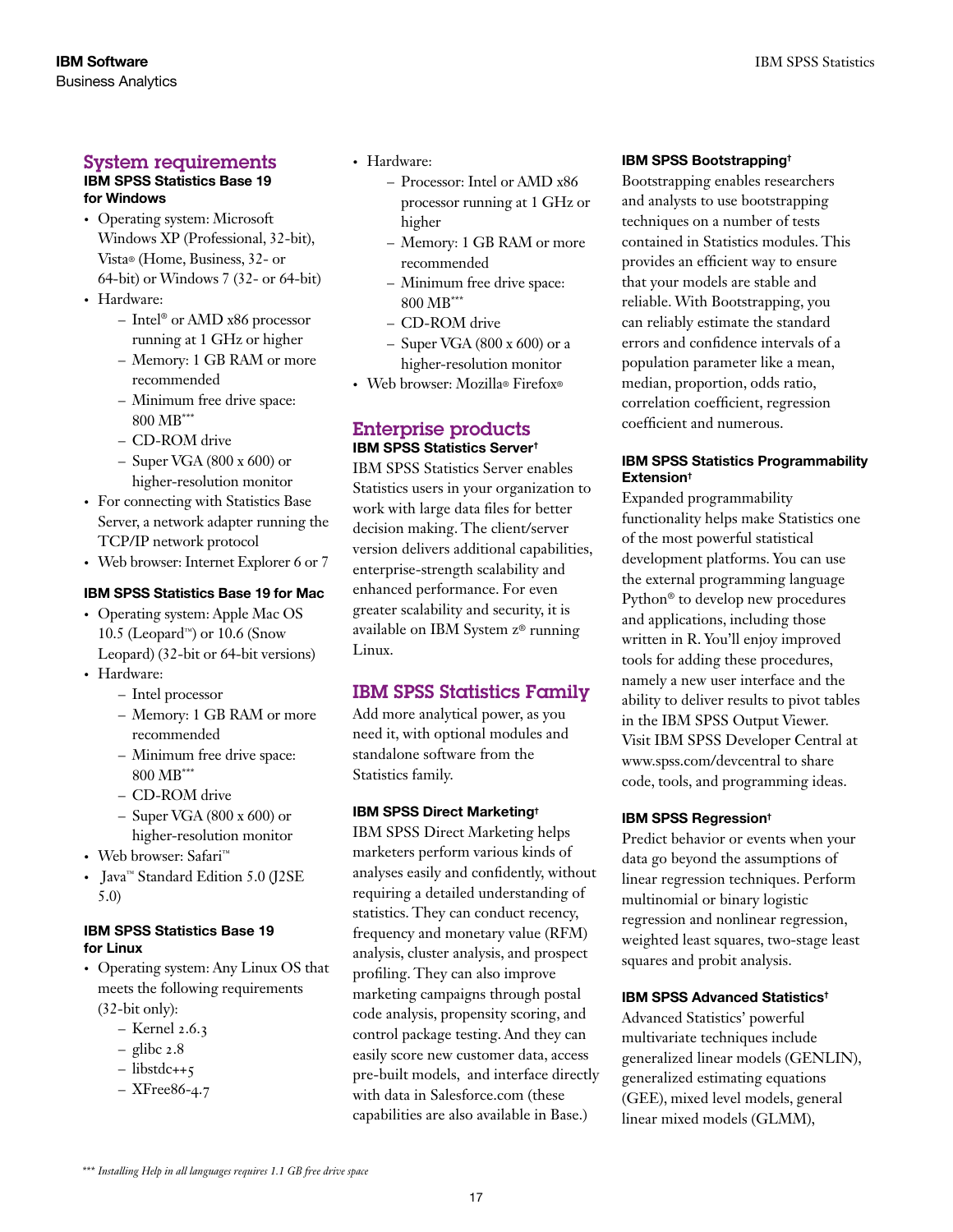variance component estimation, MANOVA, Kaplan-Meier estimation, Cox regression, hiloglinear, loglinear and survival analysis.

#### IBM SPSS Custom Tables†

Use Custom Tables to present survey, customer satisfaction, polling and compliance reporting results. Features such as a table builder preview, included inferential statistics and data management capabilities make it easy to clearly communicate your results.

#### IBM SPSS Decision Trees†

Create highly visual classification and decision trees directly within Statistics for segmentation, stratification, prediction, data reduction and variable screening, interaction identification, category merging and discretizing continuous variables. Highly visual trees enable you to present results in an intuitive manner.

#### IBM SPSS Exact Tests (now available for Windows, Mac and Linux)†

Exact Tests always provides you with correct p values, regardless of your data structure, even if you have a small number of cases, have subset your data into fine breakdowns or have variables where 80 percent or more of the responses are in one category.

#### IBM SPSS Categories†

Unleash the full potential of your categorical data through perceptual maps with optimal scaling and dimension reduction techniques. This add-on module provides you with everything you need to analyze and interpret multivariate data and their relationships more completely.

### IBM SPSS Forecasting†

Improve forecasting with complete time-series analyses, including multiple curve-fitting and smoothing models and methods for estimating autoregressive functions. Use the Expert Modeler to automatically determine which ARIMA (autoregressive integrated moving average) process or exponential smoothing model best fits your timeseries and independent variables, eliminating selection through trial and error.

#### IBM SPSS Conjoint†

Conjoint helps market researchers develop successful products. By performing conjoint analysis, you learn what product attributes are important in the consumer's mind and what the most preferred attribute levels are, and can perform pricing studies and brand equity studies.

#### IBM SPSS Missing Values†

If values are missing from your data, this procedure may find some relationships between the missing values and other variables. In addition, the missing values procedure can estimate what the value would be if data weren't missing.

### IBM SPSS Data Preparation†

With Data Preparation, you gain several procedures that facilitate the data preparation process. This add-on module enables you to easily identify suspicious and invalid cases, variables and data values; view patterns of missing data; summarize variable distributions to get your data ready for analysis; and more accurately work with algorithms designed for nominal attributes.

#### IBM SPSS Neural Networks†

Use the Neural Networks module to model complex relationships between inputs and outputs or to discover patterns in your data. Choose from algorithms that can be used for classification (categorical outcomes) and prediction (numerical outcomes). The two available algorithms are

Multilayer Perceptron and Radial Basis Function.

#### IBM SPSS Complex Samples†

Incorporate complex sample designs into data analysis for more accurate analysis of complex sample data. Complex Samples, with specialized planning tools and statistics, reduces the risk of reaching incorrect or misleading inferences for stratified, clustered or multistage sampling.

### IBM SPSS Amos™† (Windows only)

Support your research and theories by extending standard multivariate analysis methods when using this stand-alone software package for structural equation modeling (SEM). Build attitudinal and behavioral models that more realistically reflect complex relationships, because any numeric variable, whether observed or latent, can be used to predict any other numeric variable. New capabilities in this latest release include bootstrapping of user-defined functions of the model parameter for increased model stability.

### IBM SPSS Statistics Developer†

With Statistics Developer, R algorithms can be easily "wrapped" in Statistics syntax so that they take on the appearance of standard IBM SPSS Statistics procedures, which can easily be invoked through an interface that is indistinguishable from Statistics' built-in dialogs. Non-specialists will be able to access and use the entire array of free statistical functions and procedures available in R. At the same time, those who are dedicated to R and want to use the language to do groundbreaking work will find it easier to do so.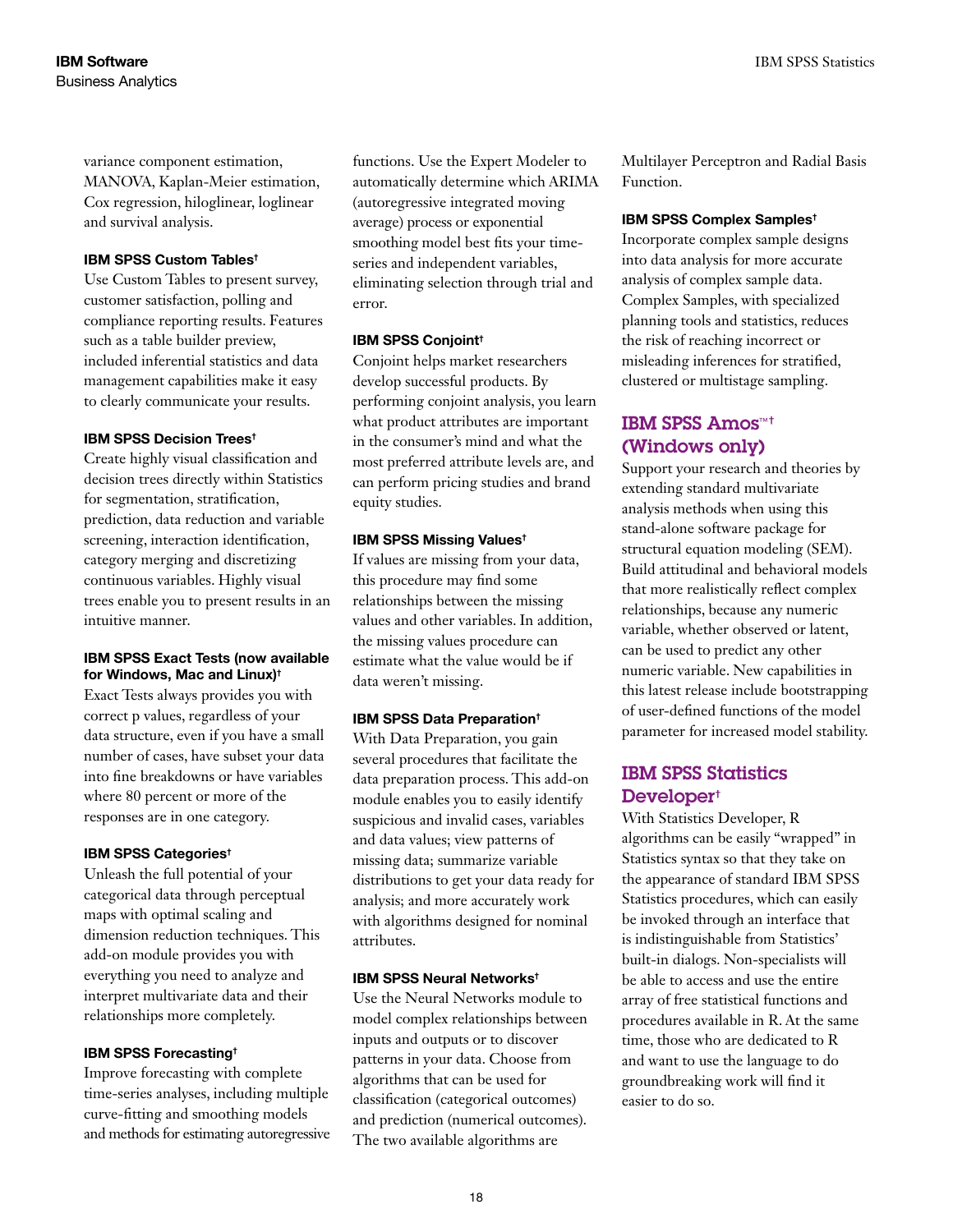### IBM SPSS Text Analytics for Surveys†

Text Analytics for Surveys is a standalone software package that offers a combination of linguistic technologies and manual techniques to categorize responses to open-ended questions. To enhance your quantitative analysis, you can export the results as categories or dichotomies for analysis in Statistics Base, IBM SPSS Data Collection or Excel.

### IBM SPSS Data Collection Data Entry† and IBM SPSS Data Collection<sup>†</sup> products

SPSS, an IBM Company, offers a variety of stand-alone products that help you enter and capture data for survey research. Data Collection Data Entry provides you with options for desktop- or web-based data entry. Data Collection gives you the ability to automatically capture data online, by telephone, through handheld devices or when using paper forms that you scan. All of these products work with IBM SPSS Statistics, enabling you to seamlessly analyze your survey data.

### IBM SPSS Visualization Designer<sup>†</sup>

This product makes it easy to create compelling visualizations that can be saved as templates and reused within IBM SPSS products.

### About IBM Business Analytics

IBM Business Analytics software delivers complete, consistent and accurate information that decisionmakers trust to improve business performance. A comprehensive portfolio of business intelligence, predictive analytics, financial performance and strategy management, and analytic applications provides clear, immediate and actionable insights into current performance and the ability to predict future outcomes. Combined with rich industry solutions, proven practices and professional services, organizations of every size can drive the highest productivity, confidently automate decisions and deliver better results.

As part of this portfolio, IBM SPSS Predictive Analytics software helps organizations predict future events and proactively act upon that insight to drive better business outcomes. Commercial, government and academic customers worldwide rely on IBM SPSS technology as a competitive advantage in attracting, retaining and growing customers, while reducing fraud and mitigating risk. By incorporating IBM SPSS software into their daily operations, organizations become predictive enterprises – able to direct and automate decisions to meet business goals and achieve measurable competitive advantage.

<sup>†</sup> *IBM® SPSS® Statistics Server, IBM® SPSS® Direct Marketing, IBM® SPSS® Bootstrapping, IBM® SPSS® Statistics Programmability Extension, IBM® SPSS® Regression, IBM® SPSS® Advanced Statistics, IBM® SPSS® Custom Tables, IBM® SPSS® Decision Trees, IBM® SPSS® Exact Tests, IBM® SPSS® Categories, IBM® SPSS® Forecasting, IBM® SPSS® Conjoint, IBM® SPSS® Missing Values, IBM® SPSS® Data Preparation, IBM® SPSS® Neural Networks, IBM® SPSS® Complex Samples, IBM® SPSS® Amos, IBM® SPSS® Statistics Developer, IBM® SPSS® Text Analytics for Surveys, IBM® SPSS® Data Collection Data Entry, IBM® SPSS® Data Collection and IBM® SPSS® Visualization Designer were formerly known as PASW® Statistics Server, PASW® Direct Marketing, PASW® Bootstrapping, PASW® Statistics Programmability Extension, PASW® Regression, PASW® Advanced Statistics, PASW® Custom Tables, PASW® Decision Trees, PASW® Exact Tests, PASW® Categories, PASW® Forecasting, PASW® Conjoint, PASW® Missing Values, PASW® Data Preparation, PASW® Neural Networks, PASW® Complex Samples, Amos™, PASW® Statistics Developer, PASW® Text Analytics for Surveys, PASW® Data Collection Data Entry, PASW® Data Collection and PASW® Viz Designer.*